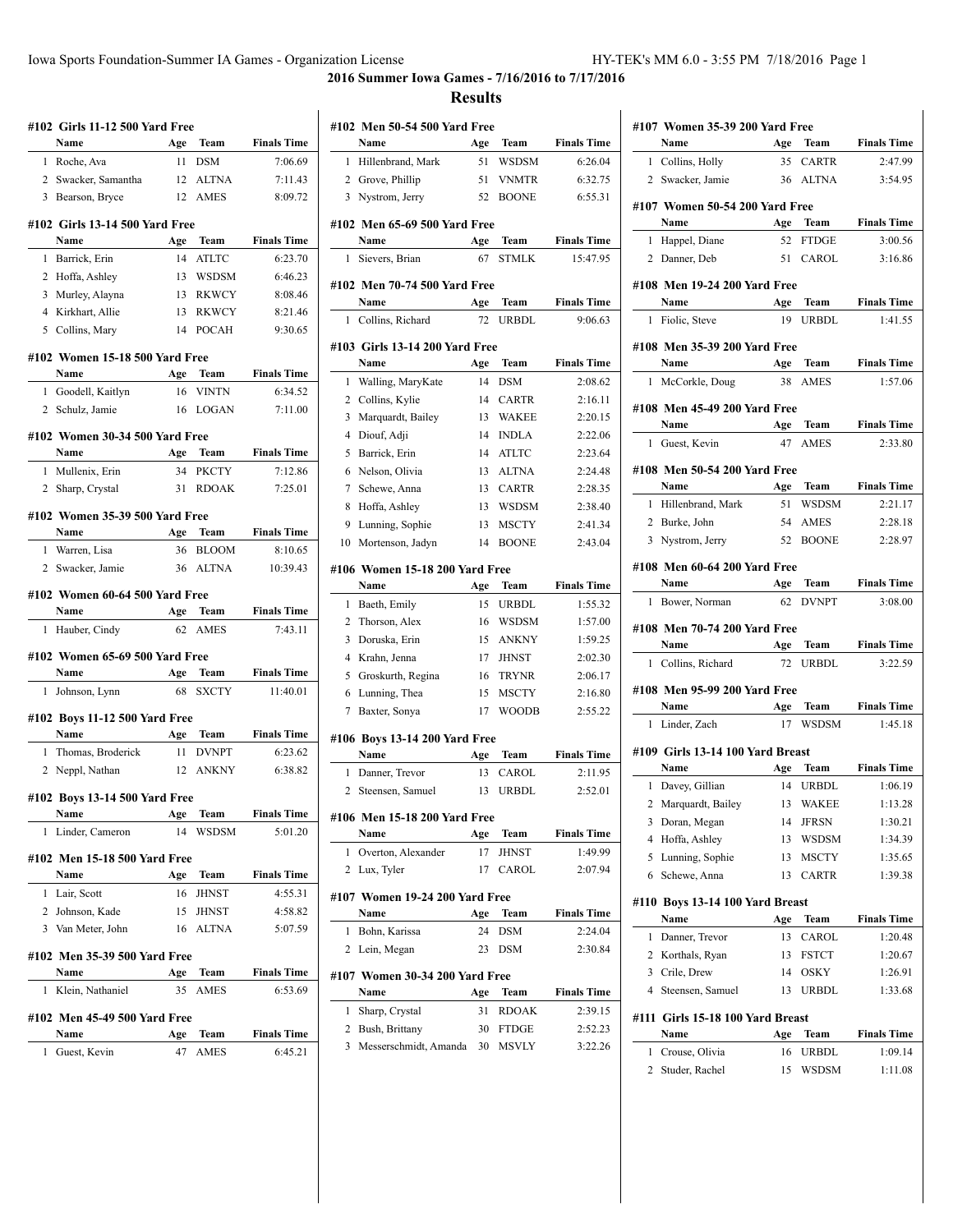**2016 Summer Iowa Games - 7/16/2016 to 7/17/2016 Results**

|              | (#111 Girls 15-18 100 Yard Breast)     |     |                 |                    |
|--------------|----------------------------------------|-----|-----------------|--------------------|
| 3            | Kramer, Elle                           | 15  | WSDSM           | 1:11.54            |
|              | 4 Hartwig, Jessie                      | 16  | ATLTC           | 1:18.68            |
|              | 5 Lunning, Thea                        |     | 15 MSCTY        | 1:20.01            |
|              | 6 Schulz, Jamie                        | 16  | LOGAN           | 1:33.07            |
|              | --- Baxter, Sonya                      | 17  | <b>WOODB</b>    | DQ                 |
|              | #113 Women 19-24 100 Yard Breast       |     |                 |                    |
|              | Name                                   | Age | Team            | <b>Finals Time</b> |
| $*1$         | Ross, Moriah                           | 19  | <b>DSM</b>      | 1:05.43            |
| $*1$         | Bump, Anna                             | 21  | <b>WSDSM</b>    | 1:05.43            |
| 3            | Lein, Megan                            |     | 23 DSM          | 1:25.57            |
|              | #113 Women 30-34 100 Yard Breast       |     |                 |                    |
|              | Name                                   | Age | Team            | <b>Finals Time</b> |
| $\mathbf{1}$ | Mullenix, Erin                         | 34  | <b>PKCTY</b>    | 1:35.84            |
|              | 2 Messerschmidt, Amanda 30             |     | <b>MSVLY</b>    | 1:47.98            |
|              | #113 Women 35-39 100 Yard Breast       |     |                 |                    |
|              | Name                                   | Age | Team            | <b>Finals Time</b> |
| 1            | Warren, Lisa                           | 36  | <b>BLOOM</b>    | 1:32.74            |
|              | 2 Houge, Amber                         |     | 39 ESTER        | 1:53.43            |
|              | 3 Swacker, Jamie                       |     | 36 ALTNA        | 2:02.64            |
|              | --- Collins, Holly                     |     | 35 CARTR        | DQ                 |
|              |                                        |     |                 |                    |
|              | #113 Women 50-54 100 Yard Breast       |     |                 |                    |
|              | Name                                   | Age | Team            | <b>Finals Time</b> |
| 1            | Chapman, Melissa                       | 53  | <b>CRPDS</b>    | 1:44.81            |
|              | 2 Happel, Diane                        | 52  | <b>FTDGE</b>    | 1:53.00            |
|              | 3 Danner, Deb                          | 51  | CAROL           | 2:06.61            |
|              | #113 Women 65-69 100 Yard Breast       |     |                 |                    |
|              | Name                                   | Age | Team            | <b>Finals Time</b> |
| 1            | Johnson, Lynn                          | 68  | <b>SXCTY</b>    | 2:02.87            |
|              | #113 Women 70-74 100 Yard Breast       |     |                 |                    |
|              | Name                                   | Age | Team            | <b>Finals Time</b> |
| 1            | Jones, Betty Lou                       | 71  | SWCTY           | 2:28.77            |
|              | #114 Men 19-24 100 Yard Breast         |     |                 |                    |
|              | Name                                   | Age | Team            | <b>Finals Time</b> |
| $\mathbf{1}$ | Winnett, Justin                        | 20  | <b>WDWRD</b>    | 55.32              |
|              | 3 Best, Steven                         |     | 23 DSM          | 1:17.02            |
|              |                                        |     |                 |                    |
|              | #114 Men 40-44 100 Yard Breast<br>Name | Age | Team            | <b>Finals Time</b> |
|              | 1 Matthews, Pete                       |     | 42 HXLEY        | 1:12.04            |
|              | --- Bell, Zak                          |     | 42 AMES         | DQ                 |
|              |                                        |     |                 |                    |
|              | #114 Men 45-49 100 Yard Breast         |     |                 |                    |
|              | Name $\qquad \qquad$                   |     | Age Team        | <b>Finals Time</b> |
|              | 1 Guest, Kevin                         |     | 47 AMES         | 1:52.92            |
|              | #114 Men 55-59 100 Yard Breast         |     |                 |                    |
|              | Name                                   | Age | Team            | <b>Finals Time</b> |
| 1            | Goodale, Dean                          |     | 57 FAIRF        | 1:19.54            |
|              | #114 Men 65-69 100 Yard Breast         |     |                 |                    |
|              | Name                                   |     | <b>Age Team</b> | <b>Finals Time</b> |
| 1            | Schenck, Alan                          |     | 69 CLNDA        | 2:00.78            |
|              |                                        |     |                 |                    |
|              |                                        |     |                 |                    |

|                | #115  Girls 13-14 100 Yard Fly         |     |              |                    |
|----------------|----------------------------------------|-----|--------------|--------------------|
|                | Name                                   | Age | Team         | <b>Finals Time</b> |
| 1              | Marquis, Chloe                         | 13  | <b>DSM</b>   | 1:02.81            |
| 2              | Barrick, Erin                          | 14  | <b>ATLTC</b> | 1:14.20            |
| 3              | Doran, Megan                           | 14  | <b>JFRSN</b> | 1:15.27            |
| $\overline{4}$ | Mortenson, Jadyn                       | 14  | <b>BOONE</b> | 1:26.43            |
|                |                                        |     |              |                    |
|                | #117  Girls 15-18 100 Yard Fly         |     |              |                    |
|                | Name                                   | Age | Team         | <b>Finals Time</b> |
| 1              | Horner, Lexi                           | 17  | <b>JHNST</b> | 57.36              |
| 2              | Rinderknecht, Kayla                    | 16  | URBDL        | 58.82              |
| 3              | Groskurth, Regina                      | 16  | <b>TRYNR</b> | 1:06.13            |
| 4              | Lunning, Thea                          | 15  | <b>MSCTY</b> | 1:07.79            |
| 5              | Wirtz, Claire                          | 15  | <b>CBLUF</b> | 1:09.39            |
|                | #118 Boys 15-18 100 Yard Fly           |     |              |                    |
|                | Name                                   | Age | Team         | <b>Finals Time</b> |
| 1              | Kuhlers, Jackson                       | 18  | <b>URBDL</b> | 51.72              |
| 2              | Eichenseer Buxton, S                   | 16  | <b>DSM</b>   | 54.10              |
| 3              | Bunker, Austin                         | 18  | <b>NWTON</b> | 55.21              |
| 4              | Rottinghaus, Andrew                    | 16  | <b>JHNST</b> | 56.69              |
| 5              | Johnson, Kade                          | 15  | <b>JHNST</b> | 1:00.20            |
|                |                                        |     |              |                    |
|                | #120 Men 95-99 100 Yard Fly<br>Name    | Age | Team         | <b>Finals Time</b> |
| 1              | Fuhr, Grant                            | 17  | <b>JHNST</b> | 53.17              |
|                |                                        |     |              |                    |
|                | #121 Girls 13-14 50 Yard Free          |     |              |                    |
|                | Name                                   | Age | Team         | <b>Finals Time</b> |
| 1              | Purtle, Alizarin                       | 13  | <b>BOONE</b> | 26.92              |
| 2              | Walling, MaryKate                      | 14  | <b>DSM</b>   | 27.66              |
| 3              | Diouf, Adji                            | 14  | <b>INDLA</b> | 27.67              |
| 4              | Collins, Kylie                         | 14  | <b>CARTR</b> | 27.79              |
| 5              | Marquardt, Bailey                      | 13  | <b>WAKEE</b> | 28.57              |
| 6              | Barrick, Erin                          | 14  | <b>ATLTC</b> | 28.91              |
| 7              | Nelson, Olivia                         | 13  | <b>ALTNA</b> | 29.56              |
| 8              | Doran, Megan                           | 14  | <b>JFRSN</b> | 29.72              |
| 9              | Lunning, Sophie                        | 13  | <b>MSCTY</b> | 32.61              |
| 10             | Mortenson, Jadyn                       | 14  | <b>BOONE</b> | 32.88              |
| 11             | Burmeister, Kosett                     | 14  | <b>HARDY</b> | 37.06              |
|                | #122 Boys 13-14 50 Yard Free           |     |              |                    |
|                | Name                                   | Age | Team         | <b>Finals Time</b> |
| 1              | Neifert, Logan                         | 14  | <b>NRWLK</b> | 25.99              |
| 2              | Danner, Trevor                         | 13  | CAROL        | 26.83              |
| 3              | Korthals, Ryan                         | 13  | FSTCT        | 29.04              |
| 4              | Crile, Drew                            | 14  | OSKY         | 30.02              |
| 5              | Steensen, Samuel                       | 13  | URBDL        | 34.57              |
|                |                                        |     |              |                    |
|                | #123  Girls 15-18 50 Yard Free<br>Name | Age | Team         | <b>Finals Time</b> |
| 1              | Winnett, Lexie                         | 17  | WDWRD        | 24.32              |
| 2              | Thorson, Alex                          | 16  | <b>WSDSM</b> | 25.14              |
| 3              | Doering, Lizzie                        | 16  | ANKNY        | 25.27              |
| 4              | Krahn, Jenna                           | 17  | <b>JHNST</b> | 25.29              |
| 5              | Wilson, Emily                          | 17  | <b>WSDSM</b> | 25.49              |
| 6              | Groskurth, Regina                      | 16  | TRYNR        | 27.00              |
| 7              | Wirtz, Claire                          | 15  | CBLUF        | 28.36              |
| 8              | Goodell, Kaitlyn                       | 16  | <b>VINTN</b> | 29.73              |
|                |                                        |     |              |                    |
|                |                                        |     |              |                    |

|              | Baxter, Sonya                       | 17        | <b>WOODB</b>        | 34.41                                                                                                                                               |
|--------------|-------------------------------------|-----------|---------------------|-----------------------------------------------------------------------------------------------------------------------------------------------------|
|              | #124 Boys 15-18 50 Yard Free        |           |                     |                                                                                                                                                     |
|              | Name                                | Age       | <b>Team</b>         | <b>Finals Time</b>                                                                                                                                  |
| $\mathbf{1}$ | Fuhr, Grant                         | 17        | <b>JHNST</b>        | 21.49                                                                                                                                               |
|              | 2 Overton, Alexander                | 17        | JHNST               | 21.88                                                                                                                                               |
|              | 3 Linder, Zach                      | 17        | <b>WSDSM</b>        | 21.98                                                                                                                                               |
|              | 4 Lux, Tyler                        | 17        | CAROL               | 24.27                                                                                                                                               |
|              |                                     |           |                     |                                                                                                                                                     |
|              | #125 Women 19-24 50 Yard Free       |           |                     |                                                                                                                                                     |
|              | Name                                | Age       | Team                | <b>Finals Time</b>                                                                                                                                  |
| 1            | Bump, Anna                          | 21        | <b>WSDSM</b>        | 24.37                                                                                                                                               |
|              | 2 Bohn, Karissa                     | 24        | DSM                 | 28.69                                                                                                                                               |
| 3            | Lein, Megan                         | 23        | <b>DSM</b>          | 30.47                                                                                                                                               |
|              | #125 Women 30-34 50 Yard Free       |           |                     |                                                                                                                                                     |
|              | Name                                | Age       | Team                | <b>Finals Time</b>                                                                                                                                  |
| 1            | Sharp, Crystal                      | 31        | <b>RDOAK</b>        | 31.15                                                                                                                                               |
|              | 2 Bush, Brittany                    | 30        | <b>FTDGE</b>        | 31.19                                                                                                                                               |
|              | 3 Mullenix, Erin                    | 34        | <b>PKCTY</b>        | 31.45                                                                                                                                               |
|              | 4 Messerschmidt, Amanda             | 30        | <b>MSVLY</b>        | 38.61                                                                                                                                               |
|              |                                     |           |                     |                                                                                                                                                     |
|              | #125 Women 35-39 50 Yard Free       |           |                     |                                                                                                                                                     |
|              | Name                                | Age       | Team                | <b>Finals Time</b>                                                                                                                                  |
|              | 1 King, Karin                       | 36        | <b>BRLTN</b>        | 29.95                                                                                                                                               |
|              | 2 Collins, Holly                    | 35        | <b>CARTR</b>        | 32.04                                                                                                                                               |
|              | 3 Warren, Lisa                      | 36        | <b>BLOOM</b>        | 33.37                                                                                                                                               |
|              | 4 Houge, Amber                      | 39        | <b>ESTER</b>        | 36.97                                                                                                                                               |
| 5            | Swacker, Jamie                      | 36        | <b>ALTNA</b>        | 47.97                                                                                                                                               |
|              | #125 Women 50-54 50 Yard Free       |           |                     |                                                                                                                                                     |
|              | Name                                | Age       | Team                | <b>Finals Time</b>                                                                                                                                  |
|              |                                     |           |                     |                                                                                                                                                     |
| 1            | Happel, Diane                       | 52        | <b>FTDGE</b>        |                                                                                                                                                     |
|              | 2 Danner, Deb                       | 51        | CAROL               |                                                                                                                                                     |
| 3            | Chapman, Melissa                    | 53        | <b>CRPDS</b>        |                                                                                                                                                     |
|              |                                     |           |                     |                                                                                                                                                     |
|              | #125 Women 60-64 50 Yard Free       |           |                     |                                                                                                                                                     |
|              | Name                                | Age       | Team                |                                                                                                                                                     |
| 1            | Hauber, Cindy                       | 62        | <b>AMES</b>         |                                                                                                                                                     |
|              | #125 Women 65-69 50 Yard Free       |           |                     |                                                                                                                                                     |
|              | Name                                | Age       | Team                |                                                                                                                                                     |
| 1            | Johnson, Lynn                       | 68        | SXCTY               |                                                                                                                                                     |
|              |                                     |           |                     |                                                                                                                                                     |
|              | #125 Women 70-74 50 Yard Free       |           |                     |                                                                                                                                                     |
|              | Name                                | Age       | <b>Team</b>         |                                                                                                                                                     |
| 1            | Jones, Betty Lou                    | 71        | <b>SWCTY</b>        |                                                                                                                                                     |
|              | #126 Men 19-24 50 Yard Free         |           |                     |                                                                                                                                                     |
|              | Name                                | Age       | Team                |                                                                                                                                                     |
| 1            | Best, Steven                        | 23        | <b>DSM</b>          | 35.42<br>40.99<br>41.56<br><b>Finals Time</b><br>34.37<br><b>Finals Time</b><br>56.30<br><b>Finals Time</b><br>43.58<br><b>Finals Time</b><br>27.39 |
|              |                                     |           |                     |                                                                                                                                                     |
|              | #126 Men 25-29 50 Yard Free<br>Name |           | Team                |                                                                                                                                                     |
|              |                                     | Age<br>27 | <b>OMAHA</b>        |                                                                                                                                                     |
|              | 1 Mishek, Charles                   |           |                     |                                                                                                                                                     |
|              | #126 Men 35-39 50 Yard Free         |           |                     |                                                                                                                                                     |
|              | Name<br>Klein, Nathaniel            | Age<br>35 | Team<br><b>AMES</b> | <b>Finals Time</b><br>33.09<br><b>Finals Time</b><br>28.96                                                                                          |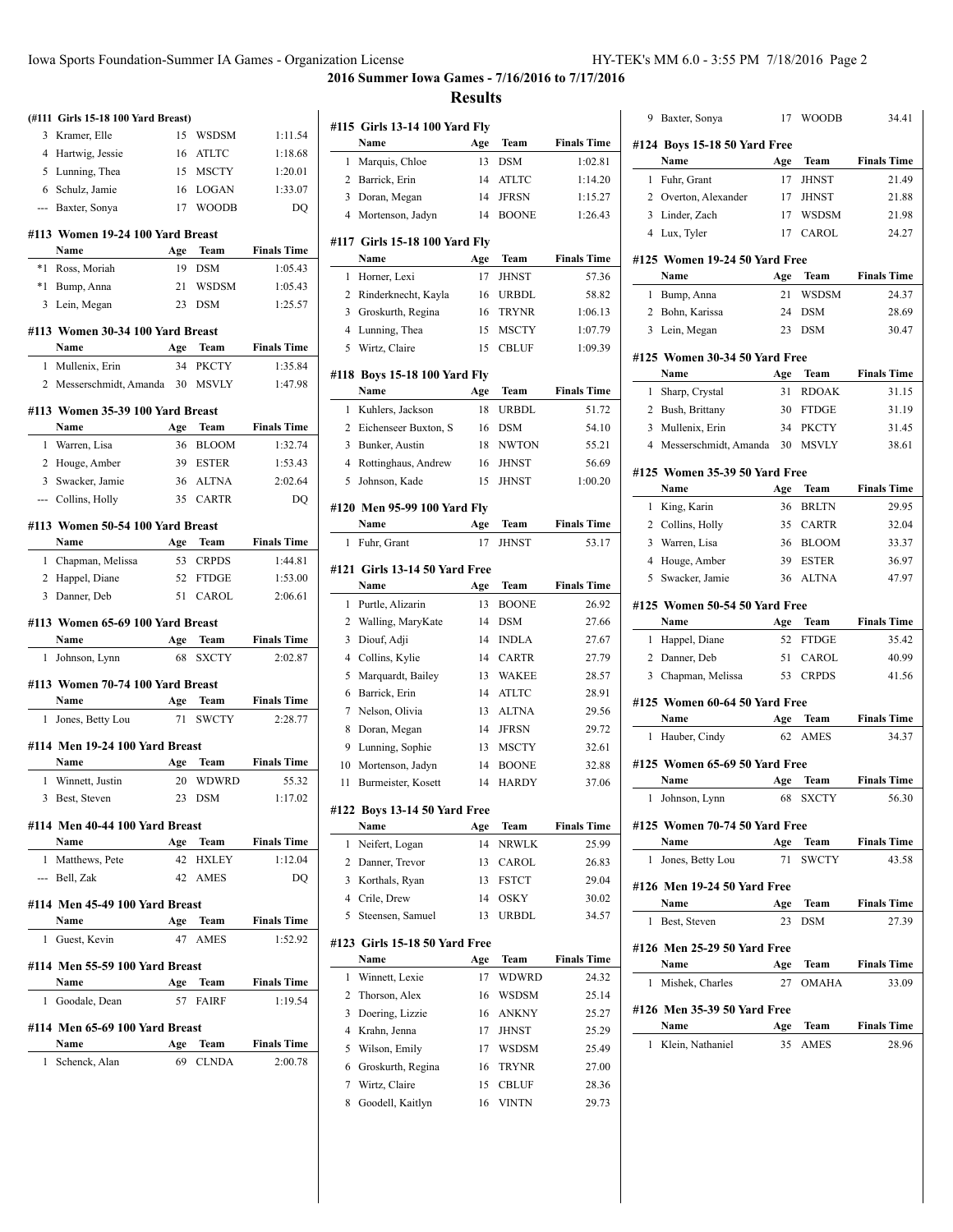$\overline{1}$ 

**2016 Summer Iowa Games - 7/16/2016 to 7/17/2016 Results**

# **#126 Men 40-44 50 Yard Free Name Age Team Finals Time** 1 Bell, Zak 42 AMES 27.37 2 Matthews, Pete 42 HXLEY 28.81 **#126 Men 50-54 50 Yard Free Name Age Team Finals Time** 1 Grove, Phillip 51 VNMTR 26.79 2 Nystrom, Jerry 52 BOONE 28.79 3 Burke, John 54 AMES 28.87 **#126 Men 55-59 50 Yard Free Name Age Team Finals Time** 1 Goodale, Dean 57 FAIRF 25.91 **#126 Men 60-64 50 Yard Free Name Age Team Finals Time** 1 Bower, Norman 62 DVNPT 30.20 2 Vernon, Rick 60 NWTON 30.76 **#126 Men 65-69 50 Yard Free Name Age Team Finals Time** 1 Schenck, Alan 69 CLNDA 37.02 2 Trujillo, Juan 67 WEBCY 46.96 **#126 Men 70-74 50 Yard Free Name Age Team Finals Time** 1 Collins, Richard 72 URBDL 40.31 **#131 Women 14-18 400 Yard IM Name Age Team Finals Time** 1 Wirtz, Claire 15 CBLUF 5:27.48 **#131 Women 19-24 400 Yard IM Name Age Team Finals Time** 1 Bohn, Karissa 24 DSM 6:03.11 **#133 Girls 13-14 50 Yard Fly Name Age Team Finals Time** 1 Davey, Gillian 14 URBDL 28.63 2 Collins, Kylie 14 CARTR 29.88 3 Doran, Megan 14 JFRSN 31.18 4 Purtle, Alizarin 13 BOONE 31.71 5 Diouf, Adji 14 INDLA 31.94 6 Marquardt, Bailey 13 WAKEE 34.28 7 Mortenson, Jadyn 14 BOONE 36.99 8 Schewe, Anna 13 CARTR 37.51 9 Lunning, Sophie 13 MSCTY 37.59 10 Nelson, Olivia 13 ALTNA 43.70 --- Burmeister, Kosett 14 HARDY DQ **#134 Boys 13-14 50 Yard Fly Name Age Team Finals Time** 1 Danner, Trevor 13 CAROL 31.49 2 Korthals, Ryan 13 FSTCT 32.34 3 Steensen, Samuel 13 URBDL 44.77 **#134 Boys 15-18 50 Yard Fly Name Age Team Finals Time** 1 Lux, Tyler 17 CAROL 27.98

|              | #135 Girls 15-18 50 Yard Fly       |           |                              |                             |
|--------------|------------------------------------|-----------|------------------------------|-----------------------------|
|              | Name                               | Age       | Team                         | <b>Finals Time</b>          |
| 1            | Winnett, Lexie                     | 17        | WDWRD                        | 27.08                       |
|              | 2 Goodell, Kaitlyn                 | 16        | <b>VINTN</b>                 | 33.04                       |
|              | 3 Baxter, Sonya                    | 17        | <b>WOODB</b>                 | 38.93                       |
|              | #137 Women 19-24 50 Yard Fly       |           |                              |                             |
|              | Name                               | Age       | <b>Team</b>                  | <b>Finals Time</b>          |
| 1            | Lein, Megan                        | 23        | <b>DSM</b>                   | 33.01                       |
|              | 2 Bohn, Karissa                    | 24        | <b>DSM</b>                   | 34.97                       |
|              |                                    |           |                              |                             |
|              | #137 Women 30-34 50 Yard Fly       |           |                              |                             |
|              | Name                               | Age       | Team                         | <b>Finals Time</b>          |
|              | 1 Bush, Brittany                   |           | 30 FTDGE                     | 36.46                       |
|              | #137 Women 35-39 50 Yard Fly       |           |                              |                             |
|              | Name                               | Age       | Team                         | <b>Finals Time</b>          |
| 1            | Collins, Holly                     | 35        | <b>CARTR</b>                 | 38.38                       |
|              | #137 Women 50-54 50 Yard Flv       |           |                              |                             |
|              | Name                               | Age       | Team                         | <b>Finals Time</b>          |
| 1            | Chapman, Melissa                   | 53        | <b>CRPDS</b>                 | 49.04                       |
|              | 2 Danner, Deb                      |           | 51 CAROL                     | 57.39                       |
|              |                                    |           |                              |                             |
|              | #137 Women 60-64 50 Yard Fly       |           |                              |                             |
|              | Name                               |           | Age Team                     | <b>Finals Time</b>          |
| $\mathbf{1}$ | Hauber, Cindy                      | 62        | <b>AMES</b>                  | 41.61                       |
|              | 2 Irwin, Lois                      |           | 63 LRVLL                     | 49.22                       |
|              | #137 Women 65-69 50 Yard Fly       |           |                              |                             |
|              |                                    |           |                              |                             |
|              | Name                               | Age       | Team                         | <b>Finals Time</b>          |
| 1            | Johnson, Lynn                      | 68        | <b>SXCTY</b>                 | 58.79                       |
|              |                                    |           |                              |                             |
|              | #138 Men 19-24 50 Yard Fly<br>Name | Age       | Team                         | <b>Finals Time</b>          |
| 1            | Best, Steven                       | 23        | <b>DSM</b>                   | 33.91                       |
|              |                                    |           |                              |                             |
|              | #138 Men 40-44 50 Yard Fly         |           |                              |                             |
|              | Name                               | Age       | Team                         | <b>Finals Time</b>          |
| 1            | Matthews, Pete                     | 42        | <b>HXLEY</b>                 | 33.11                       |
|              | #138 Men 50-54 50 Yard Fly         |           |                              |                             |
|              | Name                               | Age       | <b>Team</b>                  | <b>Finals Time</b>          |
| $\mathbf{1}$ | Grove, Phillip                     | 51        | <b>VNMTR</b>                 | 31.87                       |
| 2            | Burke, John                        | 54        | AMES                         | 33.88                       |
| 3            | Nystrom, Jerry                     | 52        | <b>BOONE</b>                 | 38.73                       |
|              | #138 Men 55-59 50 Yard Fly         |           |                              |                             |
|              | Name                               | Age       | Team                         | <b>Finals Time</b>          |
| 1            | Goodale, Dean                      | 57        | <b>FAIRF</b>                 | 29.62                       |
|              |                                    |           |                              |                             |
|              | #138 Men 60-64 50 Yard Fly         |           |                              |                             |
| 1            | Name                               | Age       | Team                         | <b>Finals Time</b>          |
| 2            | Bower, Norman                      | 62<br>60  | <b>DVNPT</b><br><b>NWTON</b> | 34.31                       |
|              | Vernon, Rick                       |           |                              | 35.23                       |
|              | #138 Men 65-69 50 Yard Fly         |           |                              |                             |
| 1            | Name<br>Schenck, Alan              | Age<br>69 | Team<br><b>CLNDA</b>         | <b>Finals Time</b><br>47.57 |

|   | #138 Men 70-74 50 Yard Fly           |           |                      |                               |
|---|--------------------------------------|-----------|----------------------|-------------------------------|
|   | Name                                 | Age       | Team                 | <b>Finals Time</b>            |
| 1 | Collins, Richard                     | 72        | <b>URBDL</b>         | 48.65                         |
|   | #139  Girls 13-14 200 Yard Back      |           |                      |                               |
|   | Name                                 | Age       | <b>Team</b>          | <b>Finals Time</b>            |
| 1 | Collins, Kylie                       | 14        | <b>CARTR</b>         | 2:22.31                       |
|   | 2 Purtle, Alizarin                   | 13        | <b>BOONE</b>         | 2:35.25                       |
| 3 | Nelson, Olivia                       | 13        | <b>ALTNA</b>         | 2:35.36                       |
|   | 4 Diouf, Adji                        | 14        | <b>INDLA</b>         | 2:48.65                       |
|   | 5 Schewe, Anna                       | 13        | <b>CARTR</b>         | 2:54.56                       |
|   | 6 Hoffa, Ashley                      | 13        | <b>WSDSM</b>         | 3:01.73                       |
|   | #141  Girls 15-18 200 Yard Back      |           |                      |                               |
|   | Name                                 | Age       | Team                 | <b>Finals Time</b>            |
| 1 | Wilson, Emily                        | 17        | WSDSM                | 2:13.88                       |
| 2 | Pose, Sammy                          | 15        | <b>CUMNG</b>         | 2:19.28                       |
|   | 3 Wirtz, Claire                      | 15        | <b>CBLUF</b>         | 2:31.94                       |
|   | 4 Lunning, Thea                      | 15        | <b>MSCTY</b>         | 2:31.95                       |
|   |                                      |           |                      |                               |
|   | #142 Boys 13-14 200 Yard Back        |           |                      |                               |
|   | Name                                 | Age       | Team                 | <b>Finals Time</b>            |
| 1 | Linder, Cameron                      | 14        | WSDSM                | 2:05.03                       |
|   | 2 Stukerjurgen, Brek                 | 13        | <b>PKCTY</b>         | 2:08.11                       |
|   | #142 Boys 15-18 200 Yard Back        |           |                      |                               |
|   | Name                                 | Age       | <b>Team</b>          | <b>Finals Time</b>            |
| 1 | Porter, Evan                         | 16        | <b>WSDSM</b>         | 2:00.07                       |
|   | 2 Lair, Grant                        | 16        | <b>JHNST</b>         | 2:00.08                       |
|   | #143 Women 35-39 200 Yard Back       |           |                      |                               |
|   | Name                                 | Age       | Team                 | <b>Finals Time</b>            |
| 1 | Warren, Lisa                         | 36        | <b>BLOOM</b>         | 3:19.56                       |
|   |                                      |           |                      |                               |
|   | #143 Women 50-54 200 Yard Back       |           |                      |                               |
| 1 | Name<br>Happel, Diane                | Age<br>52 | Team<br><b>FTDGE</b> | <b>Finals Time</b><br>3:37.77 |
|   |                                      |           |                      |                               |
|   | #143 Women 60-64 200 Yard Back       |           |                      |                               |
|   | Name                                 | Age       | Team                 | <b>Finals Time</b>            |
| 1 | Irwin, Lois                          | 63        | LRVLL                | 3:53.60                       |
|   | #144 Men 25-29 200 Yard Back         |           |                      |                               |
|   | Name                                 | Age       | Team                 | <b>Finals Time</b>            |
| 1 | Demijan, Brian                       |           | 29 DVNPT             | 2:07.75                       |
|   |                                      |           |                      |                               |
|   | #144 Men 35-39 200 Yard Back<br>Name | Age       | Team                 | <b>Finals Time</b>            |
| 1 | McCorkle, Doug                       | 38        | <b>AMES</b>          | 2:09.69                       |
|   |                                      |           |                      |                               |
|   | #144 Men 45-49 200 Yard Back         |           |                      |                               |
|   | Name                                 | Age       | Team                 | <b>Finals Time</b>            |
| 1 | Guest, Kevin                         | 47        | AMES                 | 3:10.72                       |
|   | #144 Men 50-54 200 Yard Back         |           |                      |                               |
|   | Name                                 | Age       | Team                 | <b>Finals Time</b>            |
| 1 | Burke, John                          | 54        | <b>AMES</b>          | 2:56.56                       |
|   |                                      |           |                      |                               |
|   |                                      |           |                      |                               |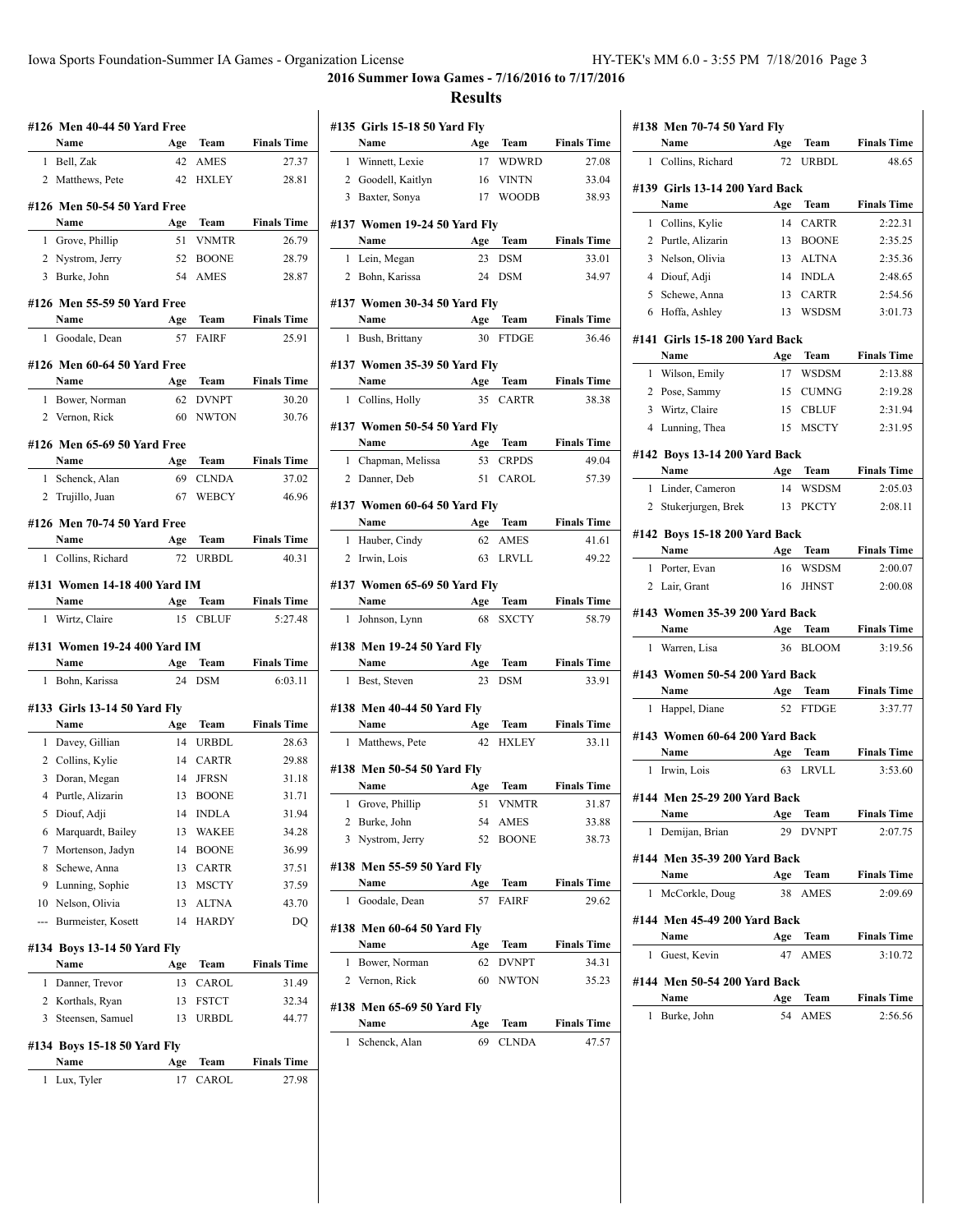## **2016 Summer Iowa Games - 7/16/2016 to 7/17/2016**

| #144  Men 60-64 200 Yard Back          |               |              |                    |
|----------------------------------------|---------------|--------------|--------------------|
| Name                                   | Age           | Team         | <b>Finals Time</b> |
| 1<br>Bower, Norman                     | 62            | <b>DVNPT</b> | 3:17.56            |
| #144 Men 65-69 200 Yard Back           |               |              |                    |
| Name                                   | Age           | Team         | <b>Finals Time</b> |
| 1<br>Schenck, Alan                     | 69            | <b>CLNDA</b> | 4:34.20            |
| #145 Girls 13-14 200 Yard Medley Relay |               |              |                    |
| Team                                   | Relay         |              | <b>Finals Time</b> |
| <b>IAGAM</b><br>1                      | B             |              | 2:26.31            |
| 2 IAGAM                                | A             |              | 2:41.21            |
| --- IAGAM                              | $\mathcal{C}$ |              | DO                 |
| #147 Boys 13-14 200 Yard Free Relay    |               |              |                    |
| Team                                   | Relay         |              | <b>Finals Time</b> |
| 1 IAGAM                                | Н             |              | 1:55.26            |
| 2 IAGAM                                | E             |              | 2:27.13            |
| 3<br>IAGAM                             | G             |              | 2:33.54            |
| 4 IAGAM                                | B             |              | 2:40.66            |
| IAGAM<br>5                             | F             |              | 2:41.32            |
| 6<br>IAGAM                             | A             |              | 3:07.91            |
| Steensen, Samuel 13                    |               |              | Korthals, Ryan 13  |
| #147 Men 19-29 200 Yard Free Relay     |               |              |                    |
| Team                                   | Relay         |              | <b>Finals Time</b> |
| 1 IAGAM                                | А             |              | 2:02.84            |
| 2<br>IAGAM                             | C             |              | 2:20.28            |
| <b>IAGAM</b><br>3                      | B             |              | 2:52.52            |
| #175 Girls 8&U 100 Yard Medley Relay   |               |              |                    |
| Team                                   | Relay         |              | <b>Finals Time</b> |
| 1 IAGAM                                | В             |              | 1:42.29            |
| 2 IAGAM                                | $\mathcal{C}$ |              | 1:44.83            |
| <b>IAGAM</b><br>3                      | A             |              | 2:04.58            |
| #177 Mixed 8&U 100 Yard Free Relay     |               |              |                    |
| Team                                   | Relay         |              | <b>Finals Time</b> |
| 1<br><b>IAGAM</b>                      | А             |              | 1:40.35            |
| IAGAM<br>2                             | B             |              | 1:51.43            |
| IAGAM<br>3                             | C             |              | 1:53.81            |
| #179 Girls 9-10 200 Yard Medley Relay  |               |              |                    |
| Team                                   | Relay         |              | <b>Finals Time</b> |
| <b>IAGAM</b><br>1                      | С             |              | 2:54.31            |
| 2<br><b>IAGAM</b>                      | A             |              | 2:57.84            |
| 3<br><b>IAGAM</b>                      | Β             |              | 3:17.13            |
|                                        |               |              |                    |
| #181  Mixed 9-10 200 Yard Free Relay   |               |              | <b>Finals Time</b> |
| Team<br><b>IAGAM</b><br>1              | Relay         |              | 2:37.28            |
| 2                                      | A<br>В        |              |                    |
| IAGAM<br><b>IAGAM</b>                  |               |              | 2:47.62            |
| 3                                      | C             |              | 2:48.27            |
| #183 Girls 11-12 200 Yard Medley Relay |               |              |                    |
| Team                                   | Relay         |              | <b>Finals Time</b> |
| 1<br>IAGAM                             | А             |              | 2:39.53            |
|                                        |               |              |                    |

|                | #184 Mixed 11-12 200 Yard Free Relay<br>Team | Relay    |                      | <b>Finals Time</b> |
|----------------|----------------------------------------------|----------|----------------------|--------------------|
| 1              | <b>IAGAM</b>                                 |          | A                    | 2:08.72            |
| 2              | <b>IAGAM</b>                                 |          | B                    | 2:10.16            |
| 3              | <b>IAGAM</b>                                 |          | C                    | 2:11.47            |
| 4              | <b>IAGAM</b>                                 |          | D                    | 2:29.74            |
|                |                                              |          |                      |                    |
|                | #201 Girls 8&U 25 Yard Free                  |          |                      |                    |
|                | Name                                         | Age      | Team                 | <b>Finals Time</b> |
| 1              | Liedtke, Katie                               | 8        | <b>NRWLK</b>         | 21.50              |
| 2              | Coffey, Claire                               | 8        | <b>CARLI</b>         | 23.23              |
| 3              | Havig, Kaylie                                | 8        | <b>OSAGE</b>         | 24.07              |
| 4              | Crile, Caitlin                               | 8        | <b>OSKY</b>          | 25.02              |
| 5              | Havig, Mylie                                 | 8        | OSAGE                | 29.03              |
| 6              | Moore, Lily                                  | 6        | <b>MSVLY</b>         | 29.52              |
|                | #202 Boys 8&U 25 Yard Free                   |          |                      |                    |
|                | Name                                         | Age      | Team                 | <b>Finals Time</b> |
| 1              | Diouf, Elhadj                                | 8        | <b>INDLA</b>         | 19.43              |
| 2              | King, Justin                                 | 6        | <b>BRLTN</b>         | 19.66              |
| 3              | Marquardt Jr., Jason                         | 8        | WAKEE                | 23.25              |
| 4              | Oiler, Charles                               | 6        | <b>URBDL</b>         | 26.24              |
| 5              | Voynov, Clive                                | 6        | <b>WSDSM</b>         | 26.43              |
| 6              | Christensen, Spencer                         | 7        | <b>LIMES</b>         | 28.70              |
| 7              | Lefeber, Emmett                              | 6        | LOGAN                | 35.75              |
|                |                                              |          |                      |                    |
|                | #203 Girls 9-10 50 Yard Free<br>Name         |          |                      | <b>Finals Time</b> |
|                |                                              | Age      | Team                 |                    |
| 1              | Hansen, Mia                                  | 10       | <b>MSVLY</b>         | 33.08              |
| 2              | Voynov, Liliana                              | 10       | <b>WSDSM</b>         | 34.92              |
| 3              | Hochstein, Kiera                             | 10       | <b>MSVLY</b>         | 35.93              |
| 4              | Coffey, Kate                                 | 10       | <b>CARLI</b>         | 36.29              |
| 5              | Vogel, Hailey                                | 9        | <b>RKWCY</b>         | 37.23              |
| 6              | Richards, Laurel                             | 9        | <b>CLIVE</b>         | 38.12              |
| 7              | Goodell, Maci                                | 10       | <b>VINTN</b>         | 40.14              |
| 8              | McCrary, Sarah                               | 9        | <b>WSDSM</b>         | 40.52              |
| 9              | Fichter, Nikayla                             | 9        | <b>MSVLY</b>         | 42.38              |
| 10             | Thomas, Cameron                              | 9        | <b>DVNPT</b>         | 42.92              |
| 11             | Steensen, Kiersten                           | 9        | <b>URBDL</b>         | 44.09              |
| 12             | Oiler, Allison                               | 9        | <b>URBDL</b>         | 44.31              |
| 13             | Lefeber, Aubrey                              | 9        | LOGAN                | 44.38              |
|                | #204 Boys 9-10 50 Yard Free                  |          |                      |                    |
|                | Name                                         | Age      | Team                 | <b>Finals Time</b> |
| 1              | Diouf, Ibrahima                              | 10       | <b>INDLA</b>         | 29.23              |
| $\overline{2}$ | White, John                                  | 10       | <b>CENTR</b>         | 32.09              |
| 3              | Plathe, Gavin                                | 9        | MTVRN                | 41.62              |
| $\overline{4}$ | Roche, Roy                                   | 9        | <b>DSM</b>           | 42.54              |
| 5              | Pratt, Isaac                                 | 9        | <b>CENTR</b>         | 43.58              |
| 6              | Moore, Hunter                                | 9        | MSVLY                | 1:03.38            |
|                |                                              |          |                      |                    |
|                | #205 Girls 11-12 50 Yard Free<br>Name        | Age      | Team                 | <b>Finals Time</b> |
| 1              | Thoma, Olivia                                | 12       | <b>CRPDS</b>         | 27.37              |
| 2              |                                              | 12       |                      |                    |
|                | Plathe, Avery                                |          | MTVRN                | 28.91              |
| 3              | Neifert, Brianna                             | 12       | <b>NRWLK</b>         | 30.04              |
| 4              | Jurgens, Ainsley                             | 12<br>11 | AMES<br><b>KNXVL</b> | 30.34<br>31.24     |
| 5              | Black, Shaylyn                               |          |                      |                    |

| 6              | Lefeber, Lillian                    | 12       | LOGAN                        | 31.36              |
|----------------|-------------------------------------|----------|------------------------------|--------------------|
| 7              | Goodell, Lexi                       | 12       | <b>VINTN</b>                 | 32.63              |
| 8              | Roche, Ava                          | 11       | <b>DSM</b>                   | 32.65              |
| 9              | Burrows, Elissa                     | 11       | <b>WAKEE</b>                 | 33.73              |
| 10             | King, Athena                        | 11       | <b>BRLTN</b>                 | 33.91              |
| 11             | Swacker, Samantha                   | 12       | <b>ALTNA</b>                 | 36.06              |
| 12             | Johnston, Emma                      | 12       | <b>EAGLE</b>                 | 39.58              |
|                | #206 Boys 11-12 50 Yard Free        |          |                              |                    |
|                | Name                                | Age      | Team                         | <b>Finals Time</b> |
| 1              | Crile, Aidan                        | 12       | OSKY                         | 29.77              |
| 2              | Thomas, Broderick                   | 11       | <b>DVNPT</b>                 | 31.38              |
| 3              | Sallach, John                       | 12       | <b>RDOAK</b>                 | 32.89              |
| 4              | Liedtke, Ben                        | 11       | <b>NRWLK</b>                 | 38.64              |
| 5              | Pratt, Ethan                        | 11       | <b>CENTR</b>                 | 41.23              |
|                |                                     |          |                              |                    |
|                | #208  Girls 8&U 100 Yard IM<br>Name |          | Team                         | <b>Finals Time</b> |
| ---            | Liedtke, Katie                      | Age<br>8 | <b>NRWLK</b>                 | DQ                 |
|                |                                     |          |                              |                    |
|                | #208 Boys 8&U 100 Yard IM           |          |                              |                    |
|                | Name                                | Age      | Team                         | <b>Finals Time</b> |
| 1              | Bishop, Hunter                      | 7        | <b>ANKNY</b>                 | 1:35.68            |
| 2              | King, Justin                        | 6        | <b>BRLTN</b>                 | 1:55.55            |
|                | #209 Girls 9-10 100 Yard IM         |          |                              |                    |
|                | Name                                | Age      | <b>Team</b>                  | <b>Finals Time</b> |
| 1              | Collins, Sydnie                     | 10       | <b>CARTR</b>                 | 1:24.22            |
| 2              | Hansen, Mia                         | 10       | <b>MSVLY</b>                 | 1:26.68            |
| 3              | Voynov, Liliana                     | 10       | WSDSM                        | 1:29.10            |
| 4              | Coffey, Kate                        | 10       | <b>CARLI</b>                 | 1:34.81            |
| 5              | Vogel, Hailey                       | 9        | <b>RKWCY</b>                 | 1:36.40            |
| 6              | VanMeter, Emerson                   | 10       | <b>GTRCT</b>                 | 1:37.28            |
| 7              | McCrary, Sarah                      | 9        | <b>WSDSM</b>                 | 1:41.56            |
| 8              | Johnston, Grace                     | 10       | EAGLE                        | 1:44.24            |
| 9              | Thomas, Cameron                     | 9        | <b>DVNPT</b>                 | 1:53.39            |
| 10             | Oiler, Allison                      | 9        | <b>URBDL</b>                 | 1:54.23            |
| 11             | Lefeber, Aubrey                     | 9        | LOGAN                        | 1:57.88            |
| ---            | Hochstein, Kiera                    | 10       | <b>MSVLY</b>                 | DQ                 |
| ---            | Fischer, Madelaine                  | 10       | <b>ANMSA</b>                 | DQ                 |
|                | #210 Bovs 9-10 100 Yard IM          |          |                              |                    |
|                | Name                                | Age      | Team                         | <b>Finals Time</b> |
| 1              | Diouf, Ibrahima                     | 10       | <b>INDLA</b>                 | 1:22.59            |
| 2              |                                     |          |                              |                    |
|                | Shafer, Samson                      | 10       | <b>CLIVE</b>                 | 1:33.56            |
| 3              | Roche, Roy                          | 9        | <b>DSM</b>                   |                    |
| $\overline{4}$ |                                     |          |                              | 1:50.31            |
| ---            | Plathe, Gavin<br>Fischer, Nate      | 9<br>9   | <b>MTVRN</b><br><b>ANMSA</b> | 2:02.20<br>DQ      |
|                |                                     |          |                              |                    |
|                | #211 Girls 11-12 100 Yard IM        |          |                              |                    |
|                | Name                                | Age      | Team                         | <b>Finals Time</b> |
| 1              | Thoma, Olivia                       | 12       | <b>CRPDS</b>                 | 1:08.09            |
| 2              | Jurgens, Ainsley                    | 12       | AMES                         | 1:18.32            |
| 3              | Goodell, Lexi                       | 12       | <b>VINTN</b>                 | 1:19.21            |
| 4              | Lefeber, Lillian                    | 12       | LOGAN                        | 1:26.78            |
| 5              | Burrows, Elissa                     | 11       | WAKEE                        | 1:31.41            |
| 6              | Johnston, Emma                      | 12       | EAGLE                        | 1:33.43            |
| 7              | Houge, Cathryn                      | 11       | <b>ESTER</b>                 | 1:34.74            |
| 8              | Swacker, Samantha                   | 12       | ALTNA                        | 1:36.14            |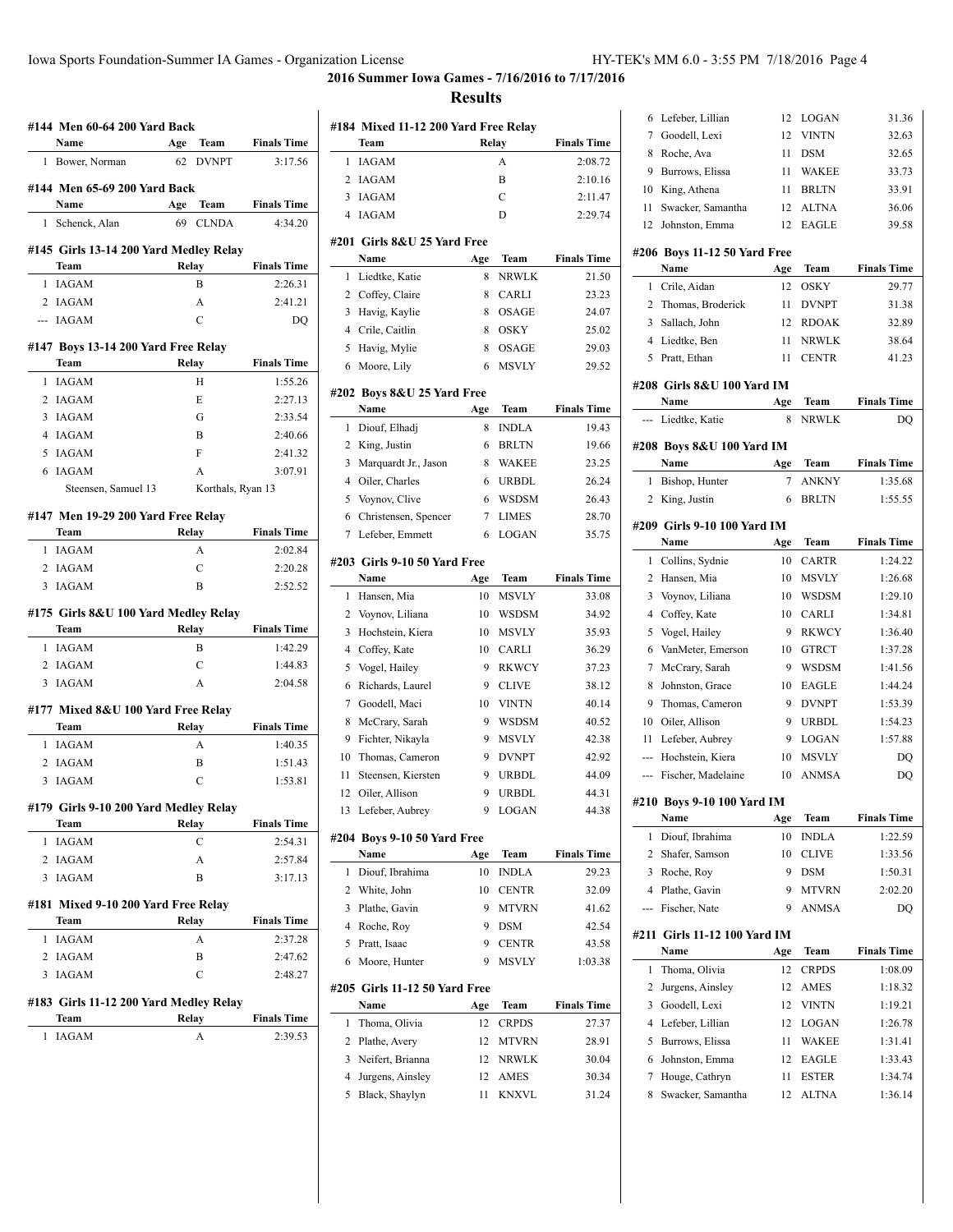**2016 Summer Iowa Games - 7/16/2016 to 7/17/2016**

|                | #212 Boys 11-12 100 Yard IM         |     |              |                    |
|----------------|-------------------------------------|-----|--------------|--------------------|
|                | Name                                | Age | Team         | <b>Finals Time</b> |
| 1              | Crile, Aidan                        | 12  | OSKY         | 1:19.02            |
| 2              | Neppl, Nathan                       | 12  | <b>ANKNY</b> | 1:20.09            |
| 3              | Miller, Jaden                       | 12  | <b>BLAIR</b> | 1:23.82            |
| $\overline{4}$ | Sallach, John                       | 12  | <b>RDOAK</b> | 1:31.42            |
| ---            | Liedtke, Ben                        | 11  | <b>NRWLK</b> | DO                 |
|                | #213  Girls 8&U 100 Yard Free       |     |              |                    |
|                | Name                                | Age | Team         | <b>Finals Time</b> |
| 1              | Coffey, Claire                      | 8   | CARLI        | 1:57.05            |
|                |                                     |     |              |                    |
|                | #213 Boys 8&U 100 Yard Free<br>Name | Age | Team         | <b>Finals Time</b> |
| 1              | Diouf, Elhadj                       | 8   | <b>INDLA</b> | 1:48.10            |
|                | 2 Oiler, Charles                    | 6   | <b>URBDL</b> | 2:03.77            |
| 3              | Voynov, Clive                       | 6   | WSDSM        | 2:15.90            |
| 4              | Bearson, Dunkin                     | 8   | <b>AMES</b>  | 2:27.43            |
|                |                                     |     |              |                    |
|                | #216 Girls 9-10 200 Yard Free       |     |              |                    |
|                | Name                                | Age | Team         | <b>Finals Time</b> |
| 1              | Bishop, Josie                       | 9   | <b>ANKNY</b> | 2:59.48            |
|                | 2 Coffey, Kate                      | 10  | <b>CARLI</b> | 3:08.39            |
| 3              | Hochstein, Kiera                    | 10  | <b>MSVLY</b> | 3:24.10            |
| 4              | Thomas, Cameron                     | 9   | <b>DVNPT</b> | 3:24.55            |
|                | #216 Boys 9-10 200 Yard Free        |     |              |                    |
|                | Name                                | Age | Team         | <b>Finals Time</b> |
| 1              | Diouf, Ibrahima                     | 10  | <b>INDLA</b> | 2:42.97            |
| 2              | White, John                         | 10  | <b>CENTR</b> | 2:50.78            |
|                | #217 Mixed 11-12 200 Yard Free      |     |              |                    |
|                | Name                                | Age | Team         | <b>Finals Time</b> |
| 1              | Plathe, Avery                       | 12  | <b>MTVRN</b> | 2:18.90            |
| 2              | Thomas, Broderick                   | 11  | <b>DVNPT</b> | 2:25.79            |
| 3              | Roche, Ava                          | 11  | <b>DSM</b>   | 2:36.75            |
| 4              | Miller, Jaden                       | 12  | <b>BLAIR</b> | 2:37.42            |
| 5              | Richards, Hayden                    | 11  | <b>CLIVE</b> | 2:41.55            |
| 6              | Swacker, Samantha                   | 12  | <b>ALTNA</b> | 2:46.83            |
| 7              | Lux, Haley                          | 11  | CAROL        | 2:47.29            |
| 8              | Bearson, Bryce                      | 12  | AMES         | 2:58.32            |
| 9              | Liedtke, Ben                        |     | 11 NRWLK     | 3:25.41            |
|                | 10 Pratt, Ethan                     | 11  | <b>CENTR</b> | 3:44.75            |
|                | #219 Girls 8&U 25 Yard Breast       |     |              |                    |
|                | Name                                | Age | Team         | <b>Finals Time</b> |
| 1              | Crile, Caitlin                      | 8   | OSKY         | 32.52              |
|                |                                     |     |              |                    |
|                | 2 Moore, Lily                       | 6   | MSVLY        | 39.45              |
| 3              | Havig, Kaylie                       | 8   | OSAGE        | 41.46              |
| 4              | Havig, Mylie                        | 8   | OSAGE        | 43.51              |
| ---            | Liedtke, Katie                      | 8   | <b>NRWLK</b> | DQ                 |
|                |                                     |     |              |                    |
|                | #220 Boys 8&U 25 Yard Breast        |     |              |                    |
|                | Name                                | Age | Team         | <b>Finals Time</b> |
| 1              | Bishop, Hunter                      | 7   | ANKNY        | 25.37              |
| 2              | Diouf, Elhadj                       | 8   | <b>INDLA</b> | 28.35              |
| 3              | King, Justin                        | 6   | <b>BRLTN</b> | 29.52              |
| 4              | Bearson, Dunkin                     | 8   | AMES         | 34.35              |
| 5              | Marquardt Jr., Jason                | 8   | WAKEE        | 39.26              |

|                |                                        | <b>Results</b> |              |                    |
|----------------|----------------------------------------|----------------|--------------|--------------------|
|                | Lefeber, Emmett                        | 6              | LOGAN        | DQ                 |
|                | Christensen, Spencer                   | 7              | <b>LIMES</b> | DQ                 |
|                |                                        |                |              |                    |
|                | #221 Girls 9-10 50 Yard Breast<br>Name |                | Team         | <b>Finals Time</b> |
| 1              |                                        | Age<br>10      | <b>CARTR</b> | 44.85              |
| 2              | Collins, Sydnie                        | 10             | <b>WSDSM</b> | 46.94              |
| 3              | Voynov, Liliana<br>Hansen, Mia         | 10             | <b>MSVLY</b> | 47.27              |
| 4              | Vogel, Hailey                          | 9              | <b>RKWCY</b> | 52.90              |
| 5              | McCrary, Sarah                         | 9              | <b>WSDSM</b> | 54.47              |
| *6             | Steensen, Kiersten                     | 9              | <b>URBDL</b> | 55.86              |
| *6             | Richards, Laurel                       | 9              | <b>CLIVE</b> | 55.86              |
| 8              | Lefeber, Aubrey                        | 9              | LOGAN        | 1:01.12            |
| 9              | Oiler, Allison                         | 9              | <b>URBDL</b> | 1:01.88            |
| 10             | Fichter, Nikayla                       | 9              | <b>MSVLY</b> | 1:08.99            |
| ---            | Johnston, Grace                        | 10             | <b>EAGLE</b> | DQ                 |
| ---            | Hochstein, Kiera                       | 10             | <b>MSVLY</b> | DQ                 |
|                |                                        |                |              |                    |
|                | #222 Boys 9-10 50 Yard Breast          |                |              |                    |
|                | Name                                   | Age            | Team         | <b>Finals Time</b> |
| 1              | Shafer, Samson                         | 10             | <b>CLIVE</b> | 48.32              |
| 2              | Roche, Roy                             | 9              | DSM          | 1:02.29            |
| 3              | Plathe, Gavin                          | 9              | <b>MTVRN</b> | 1:03.05            |
| ---            | Moore, Hunter                          | 9              | <b>MSVLY</b> | DO                 |
|                | #223 Girls 11-12 50 Yard Breast        |                |              |                    |
|                | Name                                   | Age            | Team         | <b>Finals Time</b> |
| 1              | Thoma, Olivia                          | 12             | <b>CRPDS</b> | 35.96              |
| 2              | Plathe, Avery                          | 12             | <b>MTVRN</b> | 39.75              |
| 3              | Goodell, Lexi                          | 12             | <b>VINTN</b> | 40.15              |
| 4              | Johnston, Emma                         | 12             | <b>EAGLE</b> | 42.84              |
| 5              | Houge, Cathryn                         | 11             | <b>ESTER</b> | 45.14              |
| 6              | Lefeber, Lillian                       | 12             | LOGAN        | 46.40              |
| 7              | Swacker, Samantha                      | 12             | <b>ALTNA</b> | 47.05              |
| 8              | King, Athena                           | 11             | <b>BRLTN</b> | 47.87              |
|                |                                        |                |              |                    |
|                | #224 Boys 11-12 50 Yard Breast         |                |              |                    |
|                | Name                                   | Age            | Team         | <b>Finals Time</b> |
| 1              | Neppl, Nathan                          | 12             | <b>ANKNY</b> | 41.20              |
| 2              | Richards, Hayden                       | 11             | <b>CLIVE</b> | 46.50              |
| 3              | Sallach, John                          | 12             | RDOAK        | 49.31              |
| ---            | Pratt, Ethan                           | 11             | <b>CENTR</b> | DQ                 |
|                | #225 Girls 8&U 25 Yard Back            |                |              |                    |
|                | Name                                   | Age            | Team         | <b>Finals Time</b> |
| 1              | Liedtke, Katie                         | 8              | NRWLK        | 25.08              |
| 2              | Crile, Caitlin                         | 8              | OSKY         | 25.19              |
| 3              | Coffey, Claire                         | 8              | CARLI        | 27.89              |
|                | 4 Havig, Kaylie                        | 8              | OSAGE        | 29.53              |
| 5              | Moore, Lily                            | 6              | <b>MSVLY</b> | 29.95              |
|                |                                        |                |              |                    |
|                | #226 Boys 8&U 25 Yard Back             |                |              |                    |
|                | Name                                   | Age            | Team         | <b>Finals Time</b> |
| 1              | Bishop, Hunter                         | 7              | ANKNY        | 20.42              |
| 2              | Voynov, Clive                          | 6              | <b>WSDSM</b> | 29.57              |
| 3              | Christensen, Spencer                   | 7              | LIMES        | 31.07              |
| $\overline{4}$ | Oiler, Charles                         | 6              | URBDL        | 32.98              |
| 5              | Marquardt Jr., Jason                   | 8              | WAKEE        | 35.06              |
| 6              | Lefeber, Emmett                        | 6              | LOGAN        | 36.91              |
|                |                                        |                |              |                    |
|                |                                        |                |              |                    |

|           | Name                                  | #227 Girls 9-10 50 Yard Back<br>Age | Team                         | <b>Finals Time</b>                                                                                                                                                                                                                                     |
|-----------|---------------------------------------|-------------------------------------|------------------------------|--------------------------------------------------------------------------------------------------------------------------------------------------------------------------------------------------------------------------------------------------------|
| 1         | Collins, Sydnie                       | 10                                  | <b>CARTR</b>                 | 38.88                                                                                                                                                                                                                                                  |
| 2         | Hansen, Mia                           | 10                                  | <b>MSVLY</b>                 | 43.17                                                                                                                                                                                                                                                  |
| 3         | Fischer, Madelaine                    | 10                                  | <b>ANMSA</b>                 | 43.60                                                                                                                                                                                                                                                  |
| 4         | VanMeter, Emerson                     | 10                                  | <b>GTRCT</b>                 | 45.52                                                                                                                                                                                                                                                  |
| 5         | Richards, Laurel                      | 9                                   | <b>CLIVE</b>                 | 46.67                                                                                                                                                                                                                                                  |
| 6         | McCrary, Sarah                        | 9                                   | <b>WSDSM</b>                 | 46.89                                                                                                                                                                                                                                                  |
| 7         | Oiler, Allison                        | 9                                   | <b>URBDL</b>                 | 50.21                                                                                                                                                                                                                                                  |
| 8         | Thomas, Cameron                       | 9                                   | <b>DVNPT</b>                 | 51.70                                                                                                                                                                                                                                                  |
| 9         |                                       | 10                                  |                              | 52.24                                                                                                                                                                                                                                                  |
|           | Goodell, Maci                         | 9                                   | <b>VINTN</b><br><b>URBDL</b> |                                                                                                                                                                                                                                                        |
| 10<br>--- | Steensen, Kiersten<br>Johnston, Grace | 10                                  | <b>EAGLE</b>                 | 54.06<br>DQ                                                                                                                                                                                                                                            |
|           |                                       |                                     |                              |                                                                                                                                                                                                                                                        |
|           | #228 Boys 9-10 50 Yard Back           |                                     |                              | <b>Finals Time</b>                                                                                                                                                                                                                                     |
|           | Name                                  | Age                                 | Team                         |                                                                                                                                                                                                                                                        |
| 1         | Diouf, Ibrahima                       | 10                                  | <b>INDLA</b>                 | 38.31                                                                                                                                                                                                                                                  |
| 2         | Shafer, Samson                        | 10                                  | <b>CLIVE</b>                 | 45.84                                                                                                                                                                                                                                                  |
| 3         | Fischer, Nate                         | 9                                   | <b>ANMSA</b>                 | 48.93                                                                                                                                                                                                                                                  |
| 4         | Pratt, Isaac                          | 9                                   | <b>CENTR</b>                 | 49.08                                                                                                                                                                                                                                                  |
| 5         | Roche, Roy                            | 9                                   | <b>DSM</b>                   | 55.67                                                                                                                                                                                                                                                  |
|           | #229 Girls 11-12 50 Yard Back         |                                     |                              |                                                                                                                                                                                                                                                        |
|           | Name                                  | Age                                 | Team                         | <b>Finals Time</b>                                                                                                                                                                                                                                     |
| 1         | Thoma, Olivia                         | 12                                  | <b>CRPDS</b>                 | 32.77                                                                                                                                                                                                                                                  |
| 2         | Neifert, Brianna                      | 12                                  | <b>NRWLK</b>                 | 33.72                                                                                                                                                                                                                                                  |
| 3         | Jurgens, Ainsley                      | 12                                  | <b>AMES</b>                  | 35.01                                                                                                                                                                                                                                                  |
| 4         | Lefeber, Lillian                      | 12                                  | <b>LOGAN</b>                 | 37.44                                                                                                                                                                                                                                                  |
| 5         | Lux, Haley                            | 11                                  | CAROL                        | 38.62                                                                                                                                                                                                                                                  |
| 6         | Burrows, Elissa                       | 11                                  | <b>WAKEE</b>                 | 41.40                                                                                                                                                                                                                                                  |
|           |                                       |                                     |                              |                                                                                                                                                                                                                                                        |
| 7         | Roche, Ava                            | 11                                  | <b>DSM</b>                   |                                                                                                                                                                                                                                                        |
| 8         | Johnston, Emma                        | 12                                  | EAGLE                        |                                                                                                                                                                                                                                                        |
|           | #230 Boys 11-12 50 Yard Back          |                                     |                              |                                                                                                                                                                                                                                                        |
|           | Name                                  | Age                                 | Team                         |                                                                                                                                                                                                                                                        |
| 1         | Crile, Aidan                          | 12                                  | <b>OSKY</b>                  |                                                                                                                                                                                                                                                        |
| 2         | Richards, Hayden                      | 11                                  | <b>CLIVE</b>                 |                                                                                                                                                                                                                                                        |
| 3         | Thomas, Broderick                     | 11                                  | <b>DVNPT</b>                 |                                                                                                                                                                                                                                                        |
| ---       | Liedtke, Ben                          | 11                                  | <b>NRWLK</b>                 |                                                                                                                                                                                                                                                        |
|           |                                       |                                     |                              |                                                                                                                                                                                                                                                        |
|           | #231 Girls 8&U 50 Yard Back<br>Name   |                                     | Team                         |                                                                                                                                                                                                                                                        |
| 1         |                                       | Age<br>8                            |                              |                                                                                                                                                                                                                                                        |
| 2         | Havig, Mylie<br>Coffey, Claire        | 8                                   | OSAGE<br>CARLI               |                                                                                                                                                                                                                                                        |
|           |                                       |                                     |                              |                                                                                                                                                                                                                                                        |
|           | #232 Boys 8&U 50 Yard Back<br>Name    |                                     |                              |                                                                                                                                                                                                                                                        |
| 1         |                                       | Age<br>6                            | Team                         |                                                                                                                                                                                                                                                        |
|           | King, Justin                          |                                     | <b>BRLTN</b>                 |                                                                                                                                                                                                                                                        |
| 2         | Diouf, Elhadj                         | 8                                   | <b>INDLA</b>                 |                                                                                                                                                                                                                                                        |
| 3         | Marquardt Jr., Jason                  | 8                                   | <b>WAKEE</b>                 |                                                                                                                                                                                                                                                        |
| 4         | Oiler, Charles                        | 6                                   | <b>URBDL</b><br><b>WSDSM</b> |                                                                                                                                                                                                                                                        |
| 5         | Voynov, Clive                         | 6                                   |                              |                                                                                                                                                                                                                                                        |
|           | #233 Girls 9-10 100 Yard Back         |                                     |                              |                                                                                                                                                                                                                                                        |
|           | Name                                  | Age                                 | Team                         |                                                                                                                                                                                                                                                        |
| 1         | Collins, Sydnie                       | 10                                  | CARTR                        |                                                                                                                                                                                                                                                        |
| 2         | Voynov, Liliana                       | 10                                  | WSDSM                        |                                                                                                                                                                                                                                                        |
| 3<br>4    | Coffey, Kate<br>Bishop, Josie         | 10<br>9                             | <b>CARLI</b><br><b>ANKNY</b> | 43.38<br>48.53<br><b>Finals Time</b><br>33.49<br>36.99<br>38.36<br>DQ<br><b>Finals Time</b><br>56.65<br>56.88<br><b>Finals Time</b><br>51.70<br>57.29<br>59.97<br>1:07.77<br>1:17.22<br><b>Finals Time</b><br>1:22.12<br>1:30.01<br>1:31.61<br>1:32.08 |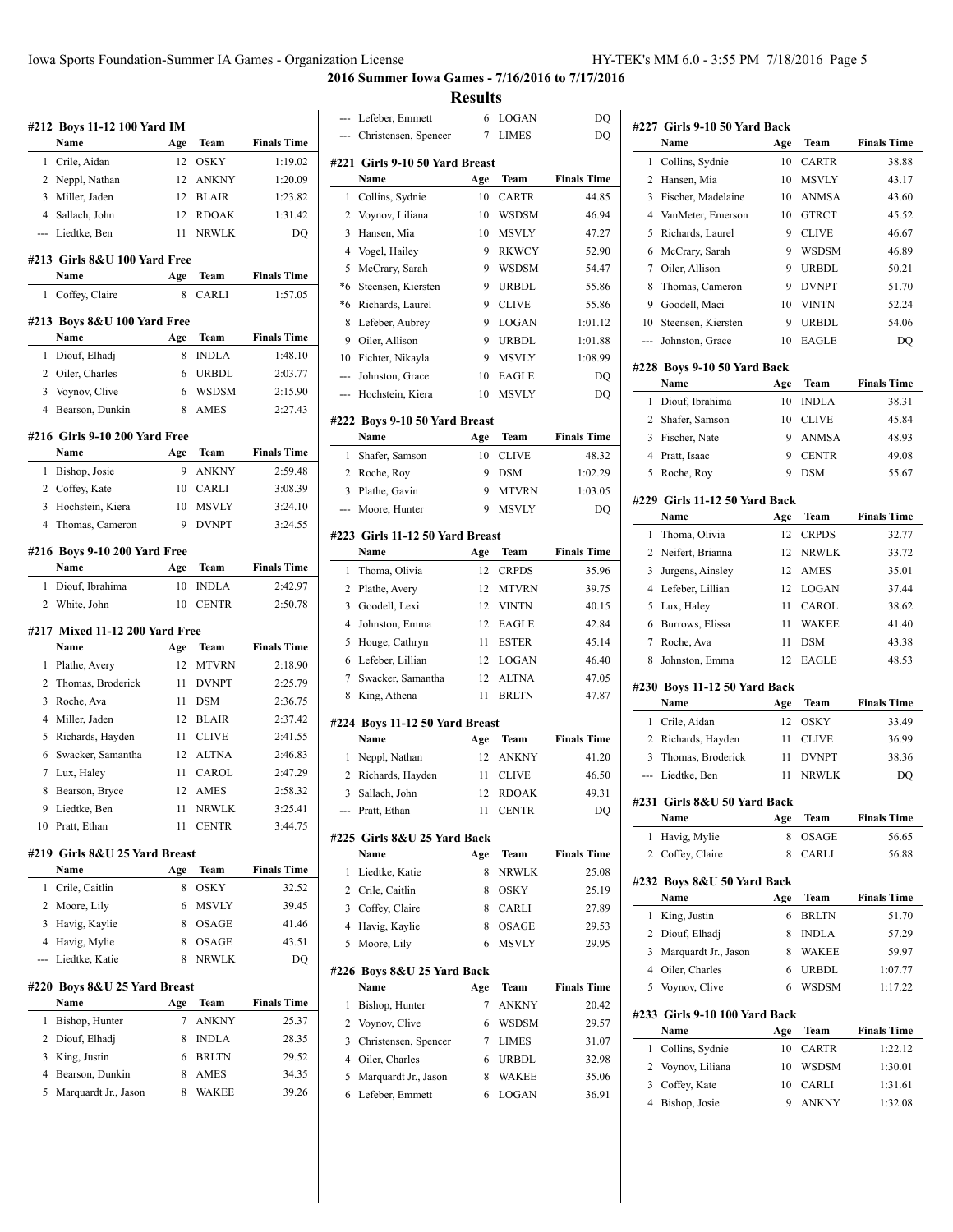**2016 Summer Iowa Games - 7/16/2016 to 7/17/2016**

|   | (#233 Girls 9-10 100 Yard Back) |     |              |                    |
|---|---------------------------------|-----|--------------|--------------------|
|   | 5 Fischer, Madelaine            |     | 10 ANMSA     | 1:34.06            |
|   | 6 VanMeter, Emerson             |     | 10 GTRCT     | 1:34.77            |
|   | 7 Richards, Laurel              | 9   | <b>CLIVE</b> | 1:45.39            |
|   | #234 Boys 9-10 100 Yard Back    |     |              |                    |
|   | Name                            | Age | Team         | <b>Finals Time</b> |
| 1 | Shafer, Samson                  | 10  | CLIVE        | 1:37.65            |
|   | 2 Pratt, Isaac                  | 9   | <b>CENTR</b> | 1:45.99            |
|   | 3 Fischer, Nate                 | 9   | <b>ANMSA</b> | 1:49.14            |
|   | #235 Girls 11-12 100 Yard Back  |     |              |                    |
|   | Name                            | Age | Team         | <b>Finals Time</b> |
| 1 | Plathe, Avery                   | 12  | <b>MTVRN</b> | 1:10.96            |
|   | 2 Neifert, Brianna              |     | 12 NRWLK     | 1:14.52            |
|   | 3 Lux, Haley                    |     | 11 CAROL     | 1:22.22            |
|   | 4 Burrows, Elissa               | 11  | WAKEE        | 1:27.29            |
|   | 5 King, Athena                  | 11  | <b>BRLTN</b> | 1:31.20            |
|   | #236 Boys 11-12 100 Yard Back   |     |              |                    |
|   | Name                            | Age | Team         | <b>Finals Time</b> |
|   | 1 Crile, Aidan                  | 12  | OSKY         | 1:15.71            |
|   | 2 Richards, Hayden              |     | 11 CLIVE     | 1:19.52            |
|   | 3 Miller, Jaden                 |     | 12 BLAIR     | 1:22.16            |
|   | 4 Thomas, Broderick             | 11  | <b>DVNPT</b> | 1:22.32            |
|   | #238 Boys 8&U 50 Yard Fly       |     |              |                    |
|   | Name                            | Age | Team         | <b>Finals Time</b> |
|   |                                 |     |              |                    |
|   | 1 Bishop, Hunter                | 7   | <b>ANKNY</b> | 46.70              |
|   | --- Bearson, Dunkin             | 8   | <b>AMES</b>  | DQ                 |
|   | #239 Girls 9-10 100 Yard Fly    |     |              |                    |
|   | Name                            | Age | Team         | <b>Finals Time</b> |
|   | 1 Bishop, Josie                 | 9   | <b>ANKNY</b> | 1:39.96            |
|   | 2 VanMeter, Emerson             |     | 10 GTRCT     | 1:49.28            |
|   | 3 Goodell, Maci                 | 10  | <b>VINTN</b> | 1:51.87            |
|   | 4 Steensen, Kiersten            | 9   | URBDL        | 1:55.77            |
|   | #239 Boys 9-10 100 Yard Fly     |     |              |                    |
|   | Name                            | Age | Team         | <b>Finals Time</b> |
| 1 | Plathe, Gavin                   | 9   | MTVRN        | 2:22.63            |
|   | #241 Girls 11-12 100 Yard Fly   |     |              |                    |
|   | Name                            | Age | Team         | <b>Finals Time</b> |
| 1 | Jurgens, Ainsley                | 12  | AMES         | 1:16.73            |
| 2 | Neppl, Nathan                   | 12  | <b>ANKNY</b> | 1:27.98            |
| 3 | Lux, Haley                      | 11  | CAROL        | 1:32.37            |
| 4 | Miller, Jaden                   | 12  | BLAIR        | 1:35.99            |
| 5 | Sallach, John                   | 12  | <b>RDOAK</b> | 1:39.75            |
| 6 | Bearson, Bryce                  | 12  | <b>AMES</b>  | 1:48.99            |
|   | #301 Girls 11-12 1650 Yard Free |     |              |                    |
|   | Name                            | Age | Team         | <b>Finals Time</b> |
| 1 | Swacker, Samantha               | 12  | ALTNA        | 25:16.20           |
| 2 | Roche, Ava                      | 11  | DSM          | 26:45.56           |
|   | #301 Girls 13-14 1650 Yard Free |     |              |                    |
|   | Name                            | Age | Team         | <b>Finals Time</b> |

|                | #301 Women 15-18 1650 Yard Free      |           |                     |                               |
|----------------|--------------------------------------|-----------|---------------------|-------------------------------|
|                | Name                                 | Age       | Team                | <b>Finals Time</b>            |
| $\mathbf{1}$   | Lunning, Thea                        | 15        | <b>MSCTY</b>        | 21:14.61                      |
|                | #301 Women 19-24 1650 Yard Free      |           |                     |                               |
|                | Name                                 | Age       | Team                | <b>Finals Time</b>            |
| 1              | Lein, Megan                          | 23        | <b>DSM</b>          | 24:12.37                      |
|                | #301 Women 35-39 1650 Yard Free      |           |                     |                               |
|                | Name                                 | Age       | Team                | <b>Finals Time</b>            |
| 1              | Swacker, Jamie                       | 36        | <b>ALTNA</b>        | 38:51.43                      |
|                | #302 Boys 11-12 1650 Yard Free       |           |                     |                               |
|                | Name                                 | Age       | Team                | <b>Finals Time</b>            |
| 1              | Thomas, Broderick                    | 11        | <b>DVNPT</b>        | 22:54.44                      |
|                | 2 Neppl, Nathan                      | 12        | <b>ANKNY</b>        | 24:25.12                      |
|                |                                      |           |                     |                               |
|                | #302 Men 35-39 1650 Yard Free        |           |                     |                               |
|                | Name                                 | Age       | Team                | <b>Finals Time</b>            |
| 1              | Klein, Nathaniel                     | 35        | <b>AMES</b>         | 25:09.03                      |
|                | #302 Men 45-49 1650 Yard Free        |           |                     |                               |
|                | Name                                 | Age       | <b>Team</b>         | <b>Finals Time</b>            |
| 1              | Guest, Kevin                         | 47        | AMES                | 24:34.82                      |
|                | #302 Men 70-74 1650 Yard Free        |           |                     |                               |
|                | Name                                 | Age       | Team                | <b>Finals Time</b>            |
| 1              | Collins, Richard                     | 72        | <b>URBDL</b>        | 31:13.09                      |
|                | #303  Girls 13-14 100 Yard Back      |           |                     |                               |
|                | Name                                 | Age       | Team                | <b>Finals Time</b>            |
|                | 1 Purtle, Alizarin                   | 13        | <b>BOONE</b>        | 1:07.26                       |
|                | 2 Rozinek, Myah                      | 13        | <b>MXWLL</b>        | 1:08.39                       |
|                | 3 Nelson, Olivia                     | 13        | <b>ALTNA</b>        | 1:11.79                       |
|                | 4 Schewe, Anna                       | 13        | <b>CARTR</b>        | 1:19.55                       |
| 5              | Hoffa, Ashley                        | 13        | <b>WSDSM</b>        | 1:21.28                       |
|                |                                      |           |                     |                               |
|                | #305 Girls 15-18 100 Yard Back       |           |                     |                               |
|                | Name                                 | Age       | Team                | <b>Finals Time</b>            |
| 1              | Hartwig, Jessie                      | 16        | <b>ATLTC</b>        | 1:09.51                       |
| $\overline{c}$ | Wirtz, Claire                        | 15        | <b>CBLUF</b>        | 1:09.75                       |
| 3              | Lunning, Thea                        | 15        | <b>MSCTY</b>        | 1:10.56                       |
|                | #308 Women 35-39 100 Yard Back       |           |                     |                               |
|                | Name                                 | Age       | Team                | <b>Finals Time</b>            |
| 1              | Warren, Lisa                         | 36        | <b>BLOOM</b>        | 1:26.95                       |
|                | #308 Women 60-64 100 Yard Back       |           |                     |                               |
|                | Name                                 |           | Age Team            | <b>Finals Time</b>            |
| 1              | Hauber, Cindy                        | 62        | AMES                | 1:32.79                       |
|                | #308 Men 25-29 100 Yard Back         |           |                     |                               |
|                | Name                                 | Age       | Team                | <b>Finals Time</b>            |
| 1              | Demijan, Brian                       |           | 29 DVNPT            | 57.78                         |
|                |                                      |           |                     |                               |
|                | #308 Men 50-54 100 Yard Back<br>Name |           |                     |                               |
| 1              | Burke, John                          | Age<br>54 | Team<br><b>AMES</b> | <b>Finals Time</b><br>1:17.82 |
|                |                                      |           |                     |                               |
|                |                                      |           |                     |                               |

|   | Name                                   | Age | Team         | <b>Finals Time</b> |
|---|----------------------------------------|-----|--------------|--------------------|
| 1 | Bower, Norman                          | 62  | <b>DVNPT</b> | 1:27.24            |
|   | #308 Men 65-69 100 Yard Back           |     |              |                    |
|   | Name                                   | Age | Team         | <b>Finals Time</b> |
| 1 | Schenck, Alan                          | 69  | <b>CLNDA</b> | 2:01.82            |
|   | #309 Girls 13-14 100 Yard Free         |     |              |                    |
|   | Name                                   | Age | Team         | <b>Finals Time</b> |
| 1 | Rozinek, Myah                          | 13  | <b>MXWLL</b> | 1:00.24            |
|   | 2 Zaugg, Ava                           | 13  | CARLI        | 1:02.09            |
| 3 | Doran, Megan                           | 14  | <b>JFRSN</b> | 1:05.41            |
|   | 4 Purtle, Alizarin                     |     | 13 BOONE     | 1:05.44            |
| 5 | Nelson, Olivia                         | 13  | <b>ALTNA</b> | 1:09.01            |
|   | 6 Schewe, Anna                         | 13  | <b>CARTR</b> | 1:09.14            |
|   | 7 Hoffa, Ashley                        | 13  | <b>WSDSM</b> | 1:10.18            |
|   | 8 Mortenson, Jadyn                     | 14  | <b>BOONE</b> | 1:11.70            |
|   | 9 Lunning, Sophie                      | 13  | <b>MSCTY</b> | 1:12.11            |
|   | #310 Boys 13-14 100 Yard Free          |     |              |                    |
|   | Name                                   | Age | Team         | <b>Finals Time</b> |
| 1 | Danner, Trevor                         | 13  | CAROL        | 57.14              |
|   | 2 Neifert, Logan                       |     | 14 NRWLK     | 57.96              |
|   | 3 Korthals, Ryan                       | 13  | <b>FSTCT</b> | 1:04.44            |
|   | 4 Crile, Drew                          | 14  | <b>OSKY</b>  | 1:05.36            |
|   |                                        |     |              |                    |
|   | #311 Mixed 15-18 100 Yard Free<br>Name | Age | Team         | <b>Finals Time</b> |
| 1 | Groskurth, Regina                      | 16  | <b>TRYNR</b> | 58.18              |
|   | 2 Lunning, Thea                        | 15  | <b>MSCTY</b> | 1:03.65            |
| 3 | Schulz, Jamie                          | 16  | <b>LOGAN</b> | 1:11.50            |
|   | 4 Baxter, Sonya                        | 17  | <b>WOODB</b> | 1:13.56            |
|   |                                        |     |              |                    |
|   | #313 Women 19-24 100 Yard Free         |     |              |                    |
|   | Name                                   | Age | Team         | <b>Finals Time</b> |
|   |                                        |     |              |                    |
| 1 | Bohn, Karissa                          | 24  | <b>DSM</b>   | 1:05.66            |
|   | #313 Women 30-34 100 Yard Free         |     |              |                    |
|   | Name                                   | Age | Team         | <b>Finals Time</b> |
| 1 | Messerschmidt, Amanda                  |     | 30 MSVLY     | 1:29.00            |
|   |                                        |     |              |                    |
|   | #313 Women 35-39 100 Yard Free<br>Name | Age | Team         | <b>Finals Time</b> |
|   | 1 Houge, Amber                         | 39  | ESTER        | 1:25.01            |
|   | 2 Swacker, Jamie                       | 36  | <b>ALTNA</b> | 1:48.86            |
|   |                                        |     |              |                    |
|   | #313 Women 50-54 100 Yard Free         |     |              |                    |
|   | Name                                   | Age | Team         | <b>Finals Time</b> |
| 1 | Danner, Deb                            | 51  | CAROL        | 1:30.32            |
|   | #313 Women 70-74 100 Yard Free         |     |              |                    |
|   | Name                                   | Age | Team         | <b>Finals Time</b> |
| 1 | Jones, Betty Lou                       | 71  | <b>SWCTY</b> | 1:39.75            |
|   | #314 Men 19-24 100 Yard Free           |     |              |                    |
|   | Name                                   | Age | Team         | <b>Finals Time</b> |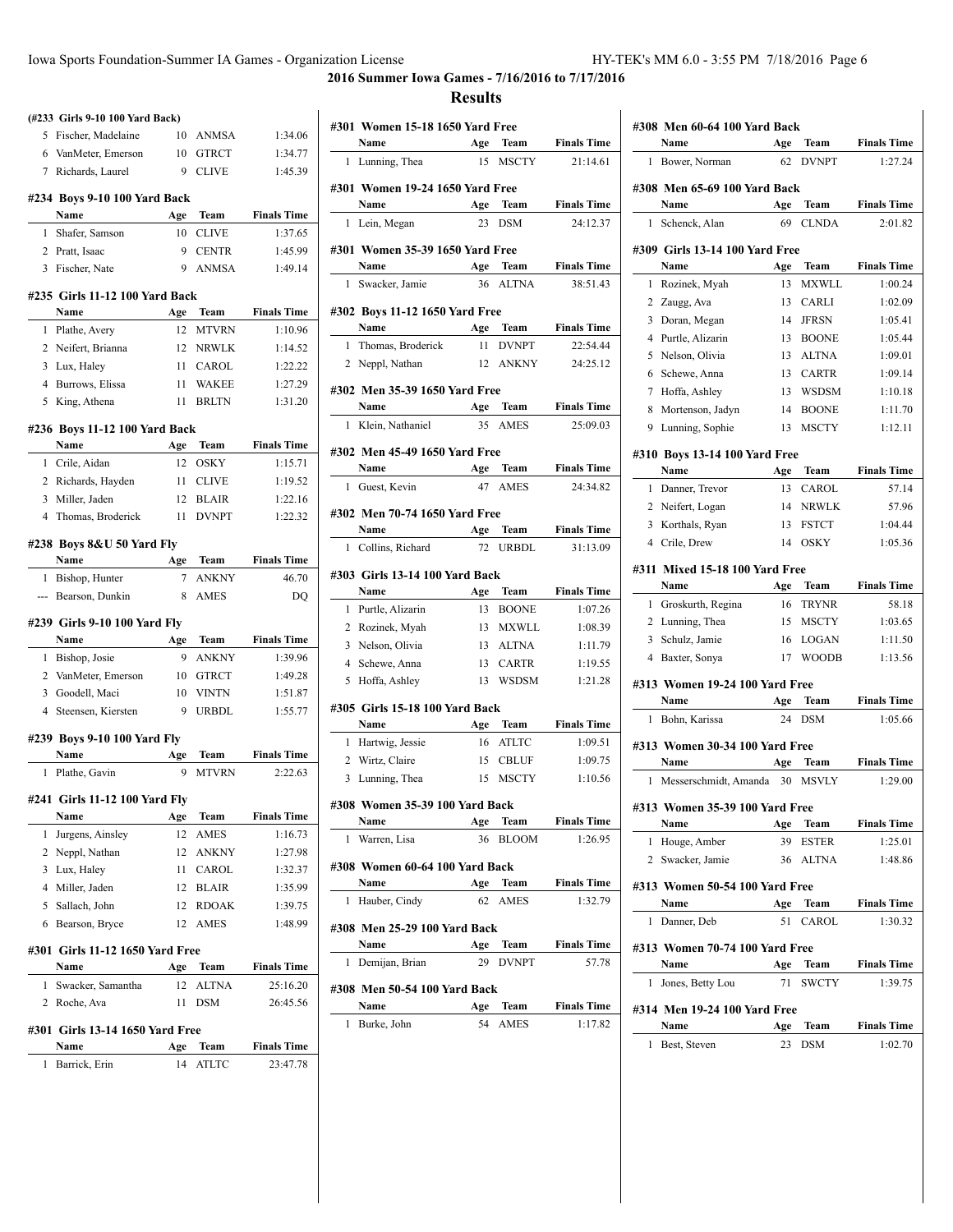**2016 Summer Iowa Games - 7/16/2016 to 7/17/2016**

|                | #314 Men 35-39 100 Yard Free            |           |                     |                             |
|----------------|-----------------------------------------|-----------|---------------------|-----------------------------|
|                | Name                                    | Age       | Team<br><b>AMES</b> | <b>Finals Time</b>          |
| 1              | McCorkle, Doug                          | 38        |                     | 52.66                       |
|                | #314 Men 40-44 100 Yard Free            |           |                     |                             |
|                | Name                                    | Age       | <b>Team</b>         | <b>Finals Time</b>          |
| 1              | Matthews, Pete                          | 42        | <b>HXLEY</b>        | 1:01.68                     |
|                | #314 Men 50-54 100 Yard Free            |           |                     |                             |
|                | Name                                    | Age       | Team                | <b>Finals Time</b>          |
| 1              | Grove, Phillip                          | 51        | <b>VNMTR</b>        | 1:01.06                     |
|                |                                         |           |                     |                             |
|                | #314 Men 55-59 100 Yard Free<br>Name    | Age       | Team                | <b>Finals Time</b>          |
| 1              | Goodale, Dean                           |           | 57 FAIRF            | 57.92                       |
|                |                                         |           |                     |                             |
|                | #314 Men 60-64 100 Yard Free            |           |                     |                             |
|                | Name                                    | Age       | Team                | <b>Finals Time</b>          |
| 1              | Bower, Norman                           | 62        | <b>DVNPT</b>        | 1:23.41                     |
|                | #314 Men 70-74 100 Yard Free            |           |                     |                             |
|                | Name                                    | Age       | Team                | <b>Finals Time</b>          |
| 1              | Collins, Richard                        | 72        | <b>URBDL</b>        | 1:31.20                     |
|                | #315 Girls 13-14 50 Yard Breast         |           |                     |                             |
|                | Name                                    | Age       | Team                | <b>Finals Time</b>          |
| 1              | Marquardt, Bailey                       | 13        | <b>WAKEE</b>        | 34.16                       |
| $\mathbf{2}$   | Doran, Megan                            |           | 14 JFRSN            | 41.61                       |
|                | 3 Lunning, Sophie                       | 13        | MSCTY               | 43.35                       |
|                | 4 Barrick, Erin                         | 14        | ATLTC               | 43.65                       |
|                | 5 Mortenson, Jadyn                      | 14        | <b>BOONE</b>        | 44.74                       |
| 6              | Schewe, Anna                            | 13        | <b>CARTR</b>        | 45.97                       |
|                |                                         |           |                     |                             |
|                | #317 Women 15-18 50 Yard Breast<br>Name |           | Age Team            | <b>Finals Time</b>          |
|                | 1 Hartwig, Jessie                       |           | 16 ATLTC            | 35.77                       |
|                | 2 Schulz, Jamie                         | 16        | LOGAN               | 43.93                       |
| 3              | Baxter, Sonya                           | 17        | <b>WOODB</b>        | 45.14                       |
|                |                                         |           |                     |                             |
|                | #317 Boys 13-14 50 Yard Breast          |           |                     |                             |
|                | Name                                    | Age       | Team                | <b>Finals Time</b>          |
| 1              | Danner, Trevor                          |           | 13 CAROL            | 34.93                       |
| 2              | Korthals, Ryan                          | 13        | <b>FSTCT</b>        | 37.56                       |
|                | #319 Women 30-34 50 Yard Breast         |           |                     |                             |
|                | Name                                    | Age       | Team                | <b>Finals Time</b>          |
| 1              | Messerschmidt, Amanda                   | 30        | <b>MSVLY</b>        | 49.04                       |
|                | #319 Women 35-39 50 Yard Breast         |           |                     |                             |
|                | Name                                    | Age       | Team                | <b>Finals Time</b>          |
| 1              | Houge, Amber                            | 39        | <b>ESTER</b>        | 52.14                       |
| $\overline{2}$ | Swacker, Jamie                          | 36        | <b>ALTNA</b>        | 58.24                       |
|                |                                         |           |                     |                             |
|                | #319 Women 50-54 50 Yard Breast<br>Name |           |                     |                             |
| 1              | Danner. Deb                             | Age<br>51 | Team<br>CAROL       | <b>Finals Time</b><br>58.55 |
|                |                                         |           |                     |                             |
|                | #319 Women 70-74 50 Yard Breast         |           |                     |                             |
|                | Name                                    | Age       | Team                | <b>Finals Time</b>          |
| 1              | Jones, Betty Lou                        | 71        | SWCTY               | 1:03.01                     |
|                |                                         |           |                     |                             |

|              | #320 Men 19-24 50 Yard Breast       |           |              |                    |
|--------------|-------------------------------------|-----------|--------------|--------------------|
|              | Name                                | Age       | Team         | <b>Finals Time</b> |
| 1            | Best, Steven                        | 23        | <b>DSM</b>   | 36.37              |
|              |                                     |           |              |                    |
|              | #320 Men 40-44 50 Yard Breast       |           |              |                    |
|              | Name                                | Age       | <b>Team</b>  | <b>Finals Time</b> |
| 1            | Matthews, Pete                      | 42        | <b>HXLEY</b> | 32.61              |
|              | #320 Men 65-69 50 Yard Breast       |           |              |                    |
|              | Name                                | Age       | Team         | <b>Finals Time</b> |
| 1            | Schenck, Alan                       |           | 69 CLNDA     | 58.83              |
|              |                                     |           |              |                    |
|              | #320 Men 70-74 50 Yard Breast       |           |              |                    |
|              | Name                                | Age       | Team         | <b>Finals Time</b> |
|              | 1 Collins, Richard                  | 72        | <b>URBDL</b> | 55.29              |
|              | #322 Women 15-18 200 Yard Fly       |           |              |                    |
|              | Name                                |           | Age Team     | <b>Finals Time</b> |
| $\mathbf{1}$ | Wirtz, Claire                       | 15        | <b>CBLUF</b> | 2:41.26            |
|              |                                     |           |              |                    |
|              | #323 Girls 13-14 200 Yard IM        |           |              |                    |
|              | Name                                | Age       | Team         | <b>Finals Time</b> |
| 1            | Zaugg, Ava                          | 13        | CARLI        | 2:43.09            |
|              | 2 Barrick, Erin                     | 14        | <b>ATLTC</b> | 2:48.69            |
|              | 3 Hoffa, Ashley                     | 13        | <b>WSDSM</b> | 2:59.09            |
|              | #323  Girls 15-18 200 Yard IM       |           |              |                    |
|              | Name                                |           | Age Team     | <b>Finals Time</b> |
|              | 1 Groskurth, Regina                 | 16        | <b>TRYNR</b> | 2:29.27            |
|              | 2 Wirtz, Claire                     | 15        | <b>CBLUF</b> | 2:34.31            |
|              | 3 Lunning, Thea                     | 15        | <b>MSCTY</b> | 2:36.57            |
|              |                                     |           |              |                    |
|              | #323  Girls 19-24 200 Yard IM       |           |              |                    |
|              | Name                                | Age       | Team         | <b>Finals Time</b> |
|              | 1 Bohn, Karissa                     | 24        | <b>DSM</b>   | 2:45.87            |
|              | 2 Lein, Megan                       | 23        | <b>DSM</b>   | 2:46.23            |
|              | #323  Girls 35-39 200 Yard IM       |           |              |                    |
|              | Name                                | Age       | Team         | <b>Finals Time</b> |
| $\mathbf{1}$ | Warren, Lisa                        | 36        | <b>BLOOM</b> | 3:22.85            |
|              |                                     |           |              |                    |
|              | #324 Boys 45-49 200 Yard IM<br>Name |           | Team         | <b>Finals Time</b> |
| 1            |                                     | Age<br>47 | <b>AMES</b>  | 3:14.84            |
|              | Guest, Kevin                        |           |              |                    |
|              | #324 Boys 50-54 200 Yard IM         |           |              |                    |
|              | Name                                | Age       | Team         | <b>Finals Time</b> |
| 1            | Grove, Phillip                      | 51        | <b>VNMTR</b> | 2:44.35            |
| 2            | Burke, John                         | 54        | AMES         | 2:51.38            |
|              |                                     |           |              |                    |
|              | #324 Boys 65-69 200 Yard IM<br>Name | Age       | Team         | <b>Finals Time</b> |
| 1            | Schenck, Alan                       | 69        | <b>CLNDA</b> | 4:10.90            |
|              |                                     |           |              |                    |
|              | #329 Girls 13-14 50 Yard Back       |           |              |                    |
|              | Name                                | Age       | Team         | <b>Finals Time</b> |
| 1            | Purtle, Alizarin                    | 13        | <b>BOONE</b> | 31.03              |
| 2            | Nelson, Olivia                      | 13        | <b>ALTNA</b> | 32.99              |
| 3            | Zaugg, Ava                          | 13        | CARLI        | 33.26              |
| 4            | Marquardt, Bailey                   | 13        | WAKEE        | 33.52              |
|              |                                     |           |              |                    |

| 5 | Doran, Megan                          | 14  | JFRSN        | 35.86              |
|---|---------------------------------------|-----|--------------|--------------------|
|   | 6 Lunning, Sophie                     | 13  | <b>MSCTY</b> | 39.62              |
|   | 7 Collins, Mary                       |     | 14 POCAH     | 51.76              |
|   |                                       |     |              |                    |
|   | #331 Girls 15-18 50 Yard Back         |     |              |                    |
|   | Name                                  | Age | Team         | <b>Finals Time</b> |
|   | 1 Baxter, Sonya                       | 17  | <b>WOODB</b> | 38.09              |
|   | 2 Schulz, Jamie                       |     | 16 LOGAN     | 38.79              |
|   | #333 Women 19-24 50 Yard Back         |     |              |                    |
|   | Name                                  | Age | <b>Team</b>  | <b>Finals Time</b> |
|   | 1 Bohn, Karissa                       | 24  | <b>DSM</b>   | 36.33              |
|   |                                       |     |              |                    |
|   | #333 Women 30-34 50 Yard Back         |     |              |                    |
|   | Age Team<br>Name                      |     |              | <b>Finals Time</b> |
|   | 1 Messerschmidt, Amanda 30 MSVLY      |     |              | 45.56              |
|   |                                       |     |              |                    |
|   | #333 Women 35-39 50 Yard Back<br>Name |     |              | <b>Finals Time</b> |
|   | Age Team                              |     | 36 BRLTN     | 33.73              |
|   | 1 King, Karin                         |     |              |                    |
|   | 2 Swacker, Jamie                      |     | 36 ALTNA     | 1:04.33            |
|   | #333 Women 50-54 50 Yard Back         |     |              |                    |
|   | Name                                  |     | Age Team     | <b>Finals Time</b> |
|   | 1 Danner, Deb                         | 51  | CAROL        | 48.11              |
|   |                                       |     |              |                    |
|   | #333 Women 60-64 50 Yard Back         |     |              |                    |
|   | Name                                  |     | Age Team     | <b>Finals Time</b> |
|   | 1 Hauber, Cindy                       |     | 62 AMES      | 42.40              |
|   | #334 Men 19-24 50 Yard Back           |     |              |                    |
|   | Name<br><b>Example 2</b> Age          |     | Team         | <b>Finals Time</b> |
|   | 1 Best, Steven                        | 23  | <b>DSM</b>   | 34.93              |
|   |                                       |     |              |                    |
|   | #334 Men 25-29 50 Yard Back           |     |              |                    |
|   | Name                                  | Age | Team         | <b>Finals Time</b> |
|   | 1 Demijan, Brian                      | 29  | <b>DVNPT</b> | 26.96              |
|   | #334 Men 50-54 50 Yard Back           |     |              |                    |
|   | Name                                  |     | Age Team     | <b>Finals Time</b> |
|   | 1 Burke, John                         | 54  | AMES         | 34.20              |
|   | 2 Grove, Phillip 51                   |     | <b>VNMTR</b> | 35.02              |
|   |                                       |     |              |                    |
|   | #334 Men 60-64 50 Yard Back           |     |              |                    |
|   | Name                                  | Age | Team         | <b>Finals Time</b> |
| 1 | Bower, Norman                         | 62  | DVNPT        | 36.99              |
|   |                                       |     |              |                    |
|   | #334 Men 65-69 50 Yard Back<br>Name   |     | <b>Team</b>  | <b>Finals Time</b> |
|   |                                       | Age |              |                    |
| 1 | Schenck, Alan                         | 69  | <b>CLNDA</b> | 52.42              |
|   | #336 Boys 13-14 200 Yard Breast       |     |              |                    |
|   | Name                                  | Age | Team         | <b>Finals Time</b> |
| 1 | Danner, Trevor                        | 13  | CAROL        | 2:54.91            |
|   | 2 Korthals, Ryan                      | 13  | <b>FSTCT</b> | 3:01.48            |
|   | 3 Crile, Drew                         | 14  | <b>OSKY</b>  | 3:04.90            |
|   |                                       |     |              |                    |
|   |                                       |     |              |                    |
|   | #337  Girls 13-14 200 Yard Breast     |     |              |                    |
|   | Name                                  | Age | Team         | <b>Finals Time</b> |
| 1 | Marquardt, Bailey                     | 13  | WAKEE        | 2:50.64            |
| 2 | Rozinek, Myah                         | 13  | MXWLL        | 3:08.24            |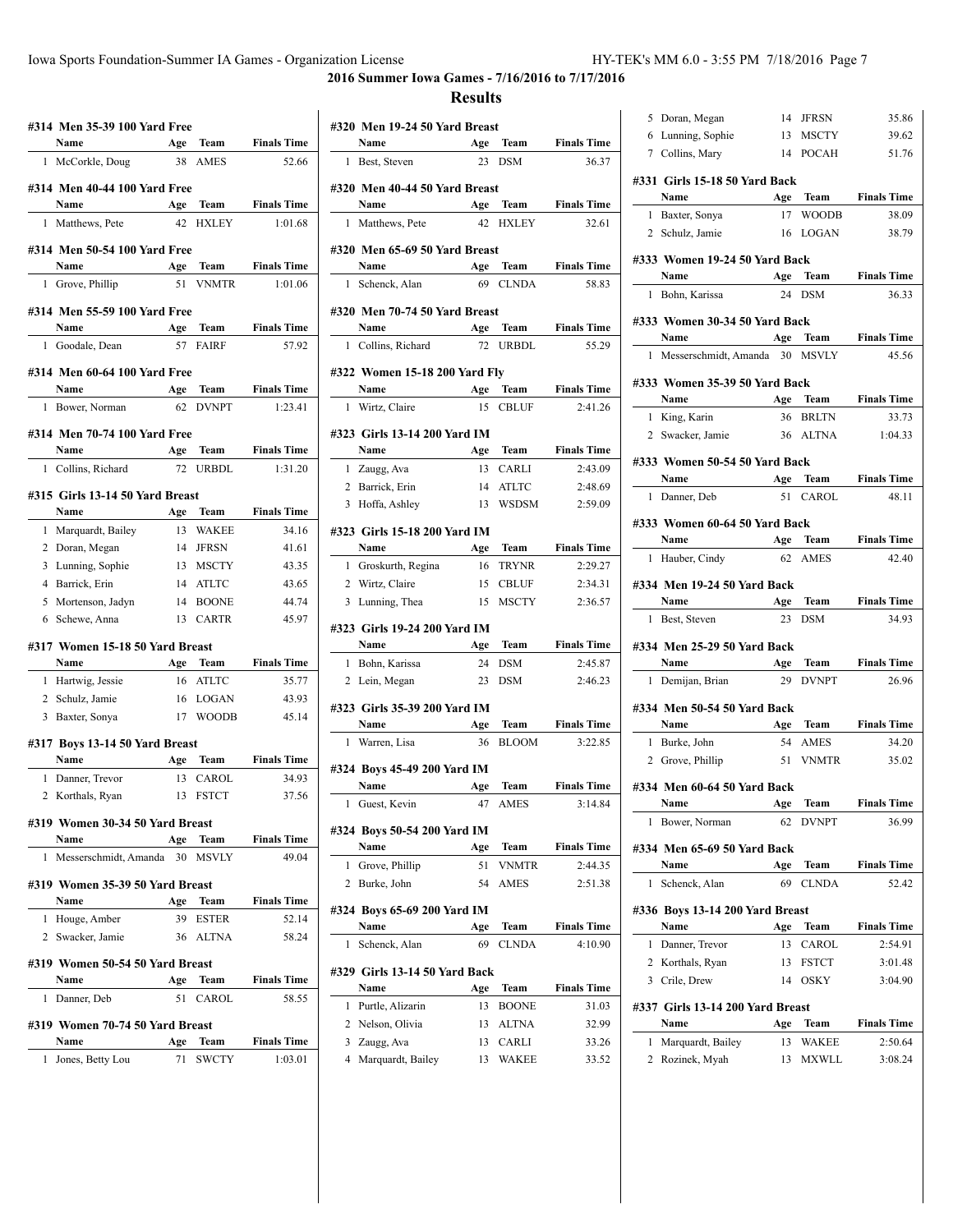$\overline{a}$ 

 $\overline{a}$ 

 $\overline{\phantom{a}}$ 

 $\overline{a}$ 

 $\overline{\phantom{a}}$ 

 $\overline{a}$ 

 $\overline{a}$ 

J.

**2016 Summer Iowa Games - 7/16/2016 to 7/17/2016**

|   | (#337 Girls 13-14 200 Yard Breast)   |           |                              |                    |
|---|--------------------------------------|-----------|------------------------------|--------------------|
| 3 | Hoffa, Ashley                        | 13        | <b>WSDSM</b>                 | 3:26.66            |
|   | #337 Girls 15-18 200 Yard Breast     |           |                              |                    |
|   | Name                                 | Age       | Team                         | <b>Finals Time</b> |
| 1 | Schulz, Jamie                        | 16        | <b>LOGAN</b>                 | 3:20.13            |
|   |                                      |           |                              |                    |
|   | #340 Women 19-24 200 Yard Breast     |           |                              |                    |
|   | Name                                 | Age       | Team                         | <b>Finals Time</b> |
|   | 1 Lein, Megan                        | 23        | <b>DSM</b>                   | 3:07.92            |
|   | #340 Women 35-39 200 Yard Breast     |           |                              |                    |
|   | Name                                 | Age       | Team                         | <b>Finals Time</b> |
| 1 | Warren, Lisa                         | 36        | <b>BLOOM</b>                 | 3:42.59            |
|   | #340 Men 45-49 200 Yard Breast       |           |                              |                    |
|   | <b>Name</b>                          |           | Age Team                     | <b>Finals Time</b> |
|   | 1 Guest, Kevin                       | 47        | <b>AMES</b>                  | 4:16.52            |
|   |                                      |           |                              |                    |
|   | #341 Girls 13-14 100 Yard IM         |           | Team                         |                    |
| 1 | Name                                 | Age       |                              | <b>Finals Time</b> |
|   | Rozinek, Myah                        | 13        | <b>MXWLL</b>                 | 1:08.75            |
| 2 | Marquardt, Bailey                    | 13        | <b>WAKEE</b>                 | 1:09.53            |
| 3 | Barrick, Erin                        | 14        | <b>ATLTC</b>                 | 1:17.83            |
|   | 4 Doran, Megan                       | 14        | <b>JFRSN</b><br><b>BOONE</b> | 1:19.68            |
| 5 | Mortenson, Jadyn<br>Schewe, Anna     | 14        | <b>CARTR</b>                 | 1:22.83            |
| 6 |                                      | 13        | <b>MSCTY</b>                 | 1:23.50<br>1:25.49 |
| 8 | 7 Lunning, Sophie                    | 13<br>14  | <b>HARDY</b>                 | 1:39.58            |
|   | Burmeister, Kosett                   |           |                              |                    |
|   |                                      |           |                              |                    |
|   | #342 Boys 13-14 100 Yard IM          |           |                              |                    |
|   | Name                                 | Age       | Team                         | <b>Finals Time</b> |
| 1 | Danner, Trevor                       | 13        | <b>CAROL</b>                 | 1:11.06            |
|   | 2 Crile, Drew                        | 14        | <b>OSKY</b>                  | 1:16.36            |
|   | 3 Korthals, Ryan                     | 13        | <b>FSTCT</b>                 | 1:17.05            |
|   | #343 Girls 15-18 100 Yard IM         |           |                              |                    |
|   | Name                                 |           | Age Team                     | <b>Finals Time</b> |
|   | 1 Groskurth, Regina                  | 16        | <b>TRYNR</b>                 | 1:10.74            |
|   | 2 Wirtz, Claire                      | 15        | <b>CBLUF</b>                 | 1:12.12            |
| 3 | Baxter, Sonya                        | 17        | <b>WOODB</b>                 | 1:29.77            |
|   |                                      |           |                              |                    |
|   | #345 Women 19-24 100 Yard IM<br>Name |           |                              |                    |
| 1 |                                      | Age<br>23 | Team                         | <b>Finals Time</b> |
| 2 | Lein, Megan                          | 24        | <b>DSM</b><br><b>DSM</b>     | 1:16.78<br>1:17.64 |
|   | Bohn, Karissa                        |           |                              |                    |
|   | #345 Women 30-34 100 Yard IM         |           |                              |                    |
|   | Name                                 | Age       | <b>Team</b>                  | <b>Finals Time</b> |
| 1 | Messerschmidt, Amanda                | 30        | <b>MSVLY</b>                 | 1:38.14            |
|   | #345 Women 35-39 100 Yard IM         |           |                              |                    |
|   | Name                                 | Age       | Team                         | <b>Finals Time</b> |
| 1 | King, Karin                          | 36        | <b>BRLTN</b>                 | 1:16.07            |
| 2 | Warren, Lisa                         | 36        | <b>BLOOM</b>                 | 1:27.34            |
|   |                                      |           |                              |                    |
|   | #345 Women 50-54 100 Yard IM<br>Name |           | Team                         | <b>Finals Time</b> |
| 1 | Danner, Deb                          | Age<br>51 | CAROL                        | 1:48.29            |

|              | #345 Women 60-64 100 Yard IM              |                                        |                               |
|--------------|-------------------------------------------|----------------------------------------|-------------------------------|
|              | Name<br>Age                               | Team<br><b>AMES</b>                    | <b>Finals Time</b><br>1:31.21 |
| 1            | Hauber, Cindy<br>62                       |                                        |                               |
|              | #348 Men 25-29 100 Yard IM                |                                        |                               |
|              | Name<br>Age                               | Team                                   | <b>Finals Time</b>            |
| $\mathbf{1}$ | 29<br>Demijan, Brian                      | <b>DVNPT</b>                           | 1:00.82                       |
|              | #348 Men 35-39 100 Yard IM                |                                        |                               |
|              | Name<br>Age                               | Team                                   | <b>Finals Time</b>            |
| 1            | 38<br>McCorkle, Doug                      | <b>AMES</b>                            | 1:02.03                       |
|              |                                           |                                        |                               |
|              | #348 Men 40-44 100 Yard IM<br>Name<br>Age | Team                                   | <b>Finals Time</b>            |
|              | 42<br>1 Matthews, Pete                    | <b>HXLEY</b>                           | 1:13.75                       |
|              |                                           |                                        |                               |
|              | #348 Men 45-49 100 Yard IM                |                                        |                               |
|              | Name<br>Age                               | Team                                   | <b>Finals Time</b>            |
| 1            | Guest, Kevin<br>47                        | <b>AMES</b>                            | 1:40.84                       |
|              | #348 Men 50-54 100 Yard IM                |                                        |                               |
|              | Name<br>Age                               | Team                                   | <b>Finals Time</b>            |
|              | 1 Grove, Phillip<br>51                    | <b>VNMTR</b>                           | 1:13.23                       |
|              | 2 Burke, John<br>54                       | AMES                                   | 1:14.10                       |
|              | #348 Men 55-59 100 Yard IM                |                                        |                               |
|              | Name<br>Age                               | Team                                   | <b>Finals Time</b>            |
|              | 57<br>1 Goodale, Dean                     | <b>FAIRF</b>                           | 1:09.24                       |
|              |                                           |                                        |                               |
|              | #348 Men 60-64 100 Yard IM<br>Name<br>Age | Team                                   | <b>Finals Time</b>            |
|              | 1 Vernon, Rick<br>60                      | <b>NWTON</b>                           | 1:19.28                       |
|              | 2 Bower, Norman<br>62                     | <b>DVNPT</b>                           | 1:24.73                       |
|              |                                           |                                        |                               |
|              | #348 Men 65-69 100 Yard IM                |                                        |                               |
|              | Name<br>Age<br>1 Schenck, Alan<br>69      | Team<br><b>CLNDA</b>                   | <b>Finals Time</b><br>1:46.81 |
|              |                                           |                                        |                               |
|              | #348 Men 70-74 100 Yard IM                |                                        |                               |
|              | Name                                      | Age Team                               | <b>Finals Time</b>            |
|              | 1 Collins, Richard<br>72                  | <b>URBDL</b>                           | 1:49.74                       |
|              | #349 Boys 13-14 200 Yard Medley Relay     |                                        |                               |
|              | <b>Team</b>                               | Relay                                  | <b>Finals Time</b>            |
| 1            | <b>IAGAM</b>                              | С                                      | 2:12.62                       |
|              | Danner, Trevor 13                         | Barrick, Erin 14                       |                               |
|              | Rozinek, Myah 13                          | Doran, Megan 14                        |                               |
| 2            | <b>IAGAM</b>                              | A                                      | 2:16.03                       |
|              | Neifert, Logan 14                         | Neppl, Nathan 12                       |                               |
| 3            | Crile, Aidan 12<br><b>IAGAM</b>           | Nelson, Olivia 13                      | 2:18.72                       |
|              |                                           | D                                      |                               |
|              | Korthals, Ryan 13<br>Marquardt, Bailey 13 | Lunning, Sophie 13<br>Hoffa, Ashley 13 |                               |
| 4            | <b>IAGAM</b>                              | E                                      | 2:20.55                       |
|              | Baxter, Sonya 17                          | Schulz, Jamie 16                       |                               |
|              |                                           |                                        |                               |
|              |                                           |                                        |                               |
| 5            | Groskurth, Regina 16<br><b>IAGAM</b>      | Lunning, Thea 15<br>B                  | 2:35.73                       |
|              | Crile, Drew 14                            | Zaugg, Ava 13                          |                               |
|              | Collins, Mary 14                          | Burmeister, Kosett 14                  |                               |

|   | #349 Men 19-24 200 Yard Medley Relay    |                 |                          |
|---|-----------------------------------------|-----------------|--------------------------|
|   | Team                                    | Relay           | <b>Finals Time</b>       |
| 1 | <b>IAGAM</b>                            | B               | 2:17.72                  |
|   | Danner, Deb 51                          | Best, Steven 23 |                          |
|   | McCorkle, Doug 38                       |                 | Grove, Phillip 51        |
| 2 | IAGAM                                   | С               | 2:33.38                  |
|   | Matthews, Pete 42                       | Guest, Kevin 47 |                          |
|   | Bohn, Karissa 24                        |                 | Messerschmidt, Amanda 30 |
| 3 | <b>IAGAM</b>                            | A               | 2:39.40                  |
|   | Schenck, Alan 69                        |                 | Bower, Norman 62         |
|   | Burke, John 54                          |                 | Hauber, Cindy 62         |
|   | #351 Girls 13-14 200 Yard Free Relay    |                 |                          |
|   | Team                                    | Relay           | <b>Finals Time</b>       |
| 1 | <b>IAGAM</b>                            | A               | 1:53.77                  |
|   | Neifert, Logan 14                       |                 | Danner, Trevor 13        |
|   | Korthals, Ryan 13                       | Crile, Drew 14  |                          |
| 2 | <b>IAGAM</b>                            | D               | 2:01.89                  |
|   | Baxter, Sonya 17                        |                 | Schulz, Jamie 16         |
|   | Groskurth, Regina 16                    |                 | Lunning, Thea 15         |
| 3 | <b>IAGAM</b>                            | B               | 2:08.74                  |
|   |                                         |                 |                          |
|   | Zaugg, Ava 13                           |                 | Lunning, Sophie 13       |
|   | Burmeister, Kosett 14                   |                 | Doran, Megan 14          |
| 4 | IAGAM                                   | C               | 2:13.17                  |
|   | Barrick, Erin 14                        |                 | Collins, Mary 14         |
|   | Nelson, Olivia 13                       |                 | Hoffa, Ashley 13         |
|   | #351 Women 19-24 200 Yard Free Relay    |                 |                          |
|   | Team                                    | Relay           | <b>Finals Time</b>       |
| 1 | <b>IAGAM</b>                            | B               | 1:58.33                  |
|   | Grove, Phillip 51                       |                 | McCorkle, Doug 38        |
|   | Matthews, Pete 42                       | Guest, Kevin 47 |                          |
| 2 | <b>IAGAM</b>                            | A               | 2:01.77                  |
|   | Best, Steven 23                         |                 | Demijan, Brian 29        |
|   | Schenck, Alan 69                        |                 | Bower, Norman 62         |
| 3 | <b>IAGAM</b>                            | С               | 2:13.65                  |
|   |                                         |                 |                          |
|   | King, Karin 36                          |                 |                          |
|   | Messerschmidt, Amanda 30 Lein, Megan 23 |                 |                          |
| 4 | <b>IAGAM</b>                            | D               | 2:14.78                  |
|   | Danner, Deb 51                          |                 | Hauber, Cindy 62         |
|   | Vernon, Rick 60                         |                 | Bohn, Karissa 24         |
|   | #362 Mixed 8&U 100 Yard Medley Relay    |                 |                          |
|   | Team                                    | Relay           | <b>Finals Time</b>       |
| 1 | <b>IAGAM</b>                            | В               | 1:52.10                  |
|   | Marquardt Jr., Jason M8                 |                 | Coffey, Claire W8        |
|   | King, Justin M6                         |                 | Voynov, Clive M6         |
| 2 | <b>IAGAM</b>                            | A               | 2:21.17                  |
|   | Moore, Lily W6                          |                 | Crile, Caitlin W8        |
|   | Lefeber, Emmett M6                      |                 | Oiler, Charles M6        |
|   |                                         |                 |                          |
|   | #363 Mixed 9-10 200 Yard Medley Relay   |                 |                          |
|   | Team                                    | Relay           | <b>Finals Time</b>       |
| 1 | <b>IAGAM</b>                            | C               | 2:40.45                  |
|   | Hansen, Mia W10                         |                 | Voynov, Liliana W10      |
|   | Coffey, Kate W10                        |                 | White, John M10          |
| 2 | <b>IAGAM</b>                            | B               | 3:24.45                  |
|   | Richards, Laurel W9                     |                 | McCrary, Sarah W9        |
|   | Thomas, Cameron W9                      | Roche, Roy M9   |                          |
|   |                                         |                 |                          |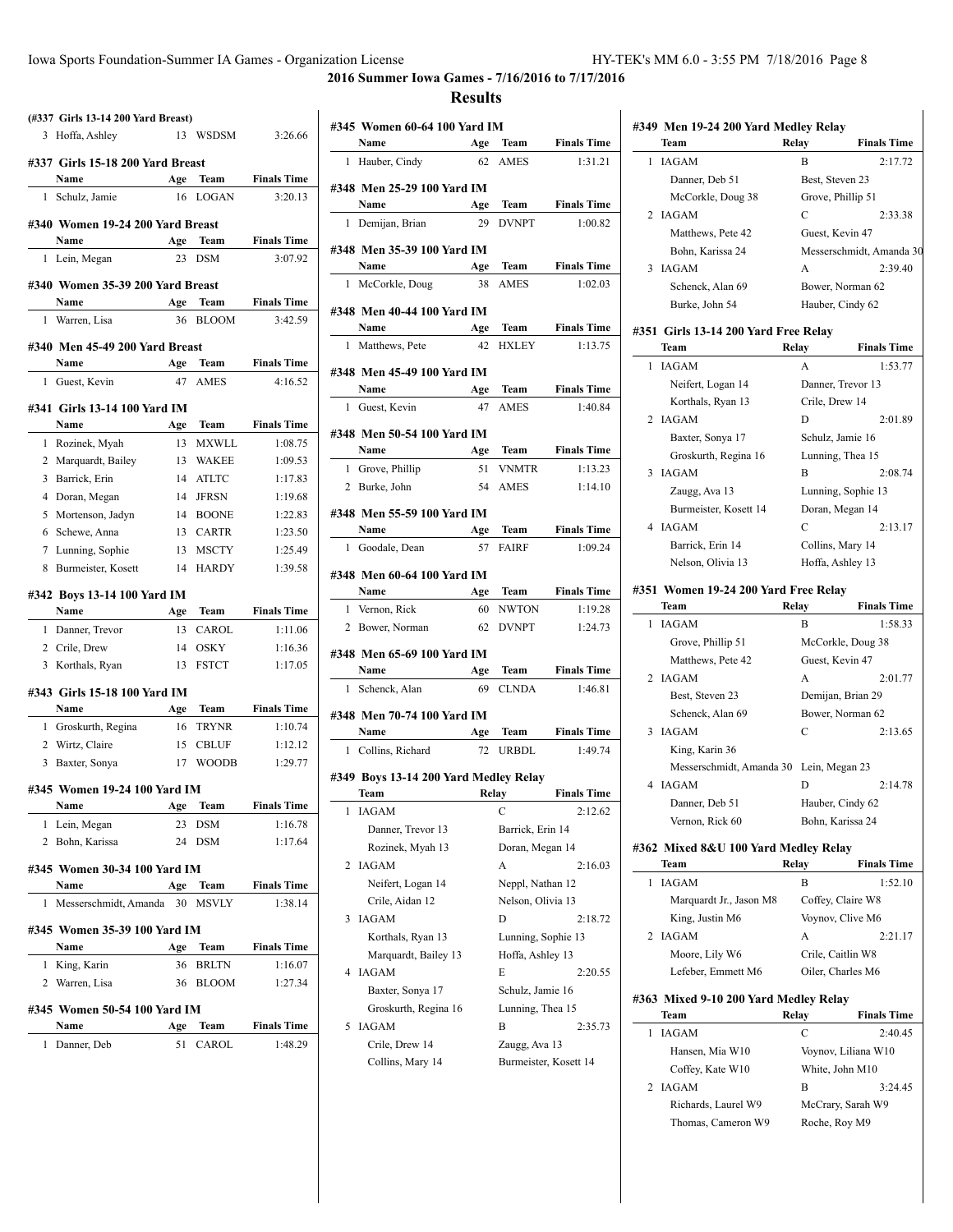$\overline{a}$ 

**2016 Summer Iowa Games - 7/16/2016 to 7/17/2016 Results**

# **(#363 Mixed 9-10 200 Yard Medley Relay)** 3 IAGAM A 3:50.39 Lefeber, Aubrey W9 Oiler, Allison W9 Moore, Hunter M9 Shafer, Samson M10 **#364 Mixed 11-12 200 Yard Medley Relay Team Relay Finals Time** 1 IAGAM C 2:32.33 Sallach, John M12 Crile, Aidan M12 Neppl, Nathan M12 Lefeber, Lillian W12 2 IAGAM A 2:32.43 Lein, Andrew M12 Miller, Jaden M12 Roche, Ava W11 Burrows, Elissa W11 3 IAGAM B 2:37.18 Richards, Hayden M11 Thomas, Broderick M11 Swacker, Samantha W12 King, Athena W11 **#403 Girls 8&U 25 Yard Fly Name Age Team Finals Time** 1 Moore, Lily 6 MSVLY 35.06 **#404 Boys 8&U 25 Yard Fly Name Age Team Finals Time** 1 King, Justin 6 BRLTN 21.71 2 Marquardt Jr., Jason 8 WAKEE 30.59 3 Oiler, Charles 6 URBDL 42.45 4 Lefeber, Emmett 6 LOGAN 52.36 --- Voynov, Clive 6 WSDSM DQ **#405 Girls 9-10 50 Yard Fly Name Age Team Finals Time** 1 Hansen, Mia 10 MSVLY 38.56 2 Coffey, Kate 10 CARLI 39.22 3 Voynov, Liliana 10 WSDSM 41.35 4 McCrary, Sarah 9 WSDSM 47.46 5 Thomas, Cameron 9 DVNPT 57.27 6 Richards, Laurel 9 CLIVE 57.91 7 Lefeber, Aubrey 9 LOGAN 1:00.02 **#406 Boys 9-10 50 Yard Fly Name Age Team Finals Time** 1 White, John 10 CENTR 35.54 2 Shafer, Samson 10 CLIVE 44.25 3 Plathe, Gavin 9 MTVRN 53.78 4 Roche, Roy 9 DSM 1:01.50 **#407 Girls 11-12 50 Yard Fly Name Age Team Finals Time** 1 Thoma, Olivia 12 CRPDS 30.94 2 Plathe, Avery 12 MTVRN 31.95 3 Black, Shaylyn 11 KNXVL 35.35 4 Lefeber, Lillian 12 LOGAN 38.87 5 King, Athena 11 BRLTN 39.87 6 Burrows, Elissa 11 WAKEE 41.94 7 Houge, Cathryn 11 ESTER 43.46 8 Roche, Ava 11 DSM 45.84

|                     | #408 Boys 11-12 50 Yard Fly          |          |                              |                    |
|---------------------|--------------------------------------|----------|------------------------------|--------------------|
|                     | Name                                 | Age      | Team                         | <b>Finals Time</b> |
| 1                   | Neppl, Nathan                        | 12       | <b>ANKNY</b>                 | 37.37              |
| 2                   | Thomas, Broderick                    | 11       | <b>DVNPT</b>                 | 37.87              |
| 3                   | Miller, Jaden                        | 12       | <b>BLAIR</b>                 | 38.06              |
| $\overline{4}$      | Sallach, John                        | 12       | <b>RDOAK</b>                 | 40.01              |
| 5                   | Richards, Hayden                     | 11       | <b>CLIVE</b>                 | 48.45              |
|                     | #409 Girls 8&U 50 Yard Breast        |          |                              |                    |
|                     | Name                                 | Age      | Team                         | <b>Finals Time</b> |
| 1                   | Crile, Caitlin                       | 8        | <b>OSKY</b>                  | 1:12.85            |
| 2                   | Moore, Lily                          | 6        | <b>MSVLY</b>                 | 1:21.67            |
|                     |                                      |          |                              |                    |
|                     | #410 Boys 8&U 50 Yard Breast<br>Name | Age      | Team                         | <b>Finals Time</b> |
| 1                   | King, Justin                         | 6        | <b>BRLTN</b>                 | 59.24              |
| 2                   | Marquardt Jr., Jason                 | 8        | <b>WAKEE</b>                 | 1:19.21            |
| 3                   | Oiler, Charles                       | 6        | <b>URBDL</b>                 | 1:26.28            |
|                     |                                      |          |                              |                    |
|                     | #411  Girls 9-10 100 Yard Breast     |          |                              |                    |
|                     | Name                                 | Age      | Team                         | <b>Finals Time</b> |
| 1                   | Voynov, Liliana                      | 10       | <b>WSDSM</b>                 | 1:45.00            |
| 2                   | McCrary, Sarah                       | 9        | <b>WSDSM</b>                 | 1:56.69            |
| 3                   | Richards, Laurel                     | 9        | <b>CLIVE</b>                 | 2:03.43            |
| 4                   | Lefeber, Aubrey                      | 9        | <b>LOGAN</b>                 | 2:08.05            |
| 5                   | Oiler, Allison                       | 9        | <b>URBDL</b>                 | 2:14.56            |
| 6                   | Thomas, Cameron                      | 9        | <b>DVNPT</b>                 | 2:21.85            |
|                     |                                      |          |                              |                    |
|                     | #412 Boys 9-10 100 Yard Breast       |          |                              |                    |
|                     | Name                                 | Age      | <b>Team</b>                  | <b>Finals Time</b> |
| 1                   | Shafer, Samson                       | 10       | <b>CLIVE</b>                 | 1:51.79            |
| 2                   | Plathe, Gavin                        | 9        | <b>MTVRN</b>                 | 2:16.09            |
| 3                   | Moore, Hunter                        | 9        | <b>MSVLY</b>                 | 2:39.30            |
|                     |                                      |          |                              |                    |
|                     | #413  Girls 11-12 100 Yard Breast    |          |                              |                    |
|                     | Name                                 | Age      | Team                         | <b>Finals Time</b> |
| 1                   | Thoma, Olivia                        | 12       | <b>CRPDS</b>                 | 1:16.60            |
| 2                   | Plathe, Avery                        | 12       | <b>MTVRN</b>                 | 1:27.75            |
| 3                   | Lefeber, Lillian                     | 12       | <b>LOGAN</b>                 | 1:37.14            |
| $\overline{4}$<br>5 | Houge, Cathryn<br>Swacker, Samantha  | 11<br>12 | <b>ESTER</b><br><b>ALTNA</b> | 1:40.46            |
|                     |                                      |          |                              | 1:40.84            |
|                     | #414 Boys 11-12 100 Yard Breast      |          |                              |                    |
|                     | Name                                 | Age      | Team                         | <b>Finals Time</b> |
| 1                   | Lein, Andrew                         | 12       | DSM                          | 1:25.05            |
| 2                   | Neppl, Nathan                        | 12       | ANKNY                        | 1:30.67            |
| 3                   | Miller, Jaden                        | 12       | <b>BLAIR</b>                 | 1:32.57            |
| 4                   | Crile, Aidan                         | 12       | OSKY                         | 1:33.02            |
| 5                   | Richards, Hayden                     | 11       | <b>CLIVE</b>                 | 1:43.14            |
| 6                   | Sallach, John                        | 12       | <b>RDOAK</b>                 | 1:49.05            |
|                     | #415 Girls 8&U 50 Yard Free          |          |                              |                    |
|                     | Name                                 | Age      | Team                         | <b>Finals Time</b> |
| 1                   | Coffey, Claire                       | 8        | CARLI                        | 50.55              |
| 2                   | Crile, Caitlin                       | 8        | OSKY                         | 56.08              |

|                | Name                                  | #416 Boys 8&U 50 Yard Free<br>Age | Team           | <b>Finals Time</b>                                                                                                                                                                                                  |
|----------------|---------------------------------------|-----------------------------------|----------------|---------------------------------------------------------------------------------------------------------------------------------------------------------------------------------------------------------------------|
| 1              | King, Justin                          | 6                                 | <b>BRLTN</b>   | 43.36                                                                                                                                                                                                               |
| 2              | Marquardt Jr., Jason                  | 8                                 | WAKEE          | 54.67                                                                                                                                                                                                               |
| 3              | Oiler, Charles                        | 6                                 | <b>URBDL</b>   | 55.72                                                                                                                                                                                                               |
|                | 4 Voynov, Clive                       | 6                                 | <b>WSDSM</b>   | 1:05.43                                                                                                                                                                                                             |
| 5              | Lefeber, Emmett                       | 6                                 | LOGAN          | 1:23.49                                                                                                                                                                                                             |
|                |                                       |                                   |                |                                                                                                                                                                                                                     |
|                | #417 Girls 9-10 100 Yard Free<br>Name | Age                               | Team           | <b>Finals Time</b>                                                                                                                                                                                                  |
| 1              | Hansen, Mia                           | 10                                | MSVLY          | 1:14.52                                                                                                                                                                                                             |
| 2              | Voynov, Liliana                       | 10                                | <b>WSDSM</b>   | 1:19.02                                                                                                                                                                                                             |
| 3              | Coffey, Kate                          | 10                                | <b>CARLI</b>   | 1:24.51                                                                                                                                                                                                             |
| 4              | McCrary, Sarah                        | 9                                 | <b>WSDSM</b>   | 1:32.07                                                                                                                                                                                                             |
| 5              | Richards, Laurel                      | 9                                 | <b>CLIVE</b>   | 1:32.68                                                                                                                                                                                                             |
| 6              | Thomas, Cameron                       | 9                                 | <b>DVNPT</b>   | 1:36.19                                                                                                                                                                                                             |
| 7              | Lefeber, Aubrey                       | 9                                 | <b>LOGAN</b>   | 1:40.98                                                                                                                                                                                                             |
| 8              | Oiler, Allison                        | 9                                 | URBDL          | 1:43.20                                                                                                                                                                                                             |
|                |                                       |                                   |                |                                                                                                                                                                                                                     |
|                | #418 Boys 9-10 100 Yard Free          |                                   |                |                                                                                                                                                                                                                     |
|                | Name                                  | Age                               | Team           | <b>Finals Time</b><br>1:13.03                                                                                                                                                                                       |
| 1              | White, John                           | 10                                | <b>CENTR</b>   |                                                                                                                                                                                                                     |
| 2              | Shafer, Samson                        | 10                                | <b>CLIVE</b>   | 1:26.66                                                                                                                                                                                                             |
| 3              | Roche, Roy                            | 9                                 | <b>DSM</b>     | 1:42.61                                                                                                                                                                                                             |
| $\overline{4}$ | Moore, Hunter                         | 9                                 | <b>MSVLY</b>   | 2:33.08                                                                                                                                                                                                             |
|                | #419 Girls 11-12 100 Yard Free        |                                   |                |                                                                                                                                                                                                                     |
|                | Name                                  | Age                               | Team           | <b>Finals Time</b>                                                                                                                                                                                                  |
| 1              | Thoma, Olivia                         | 12                                | <b>CRPDS</b>   | 59.47                                                                                                                                                                                                               |
| 2              | Plathe, Avery                         | 12                                | MTVRN          | 1:03.62                                                                                                                                                                                                             |
| 3              | Roche, Ava                            | 11                                | <b>DSM</b>     | 1:11.50                                                                                                                                                                                                             |
|                | Black, Shaylyn                        | 11                                | <b>KNXVL</b>   | 1:11.87                                                                                                                                                                                                             |
| 4              |                                       |                                   |                |                                                                                                                                                                                                                     |
| 5              | Burrows, Elissa                       | 11                                | WAKEE          |                                                                                                                                                                                                                     |
| 6              | Swacker, Samantha                     | 12                                | <b>ALTNA</b>   |                                                                                                                                                                                                                     |
| 7              | King, Athena                          | 11                                | <b>BRLTN</b>   |                                                                                                                                                                                                                     |
| ---            | Lefeber, Lillian                      | 12                                | LOGAN          |                                                                                                                                                                                                                     |
|                | #420 Boys 11-12 100 Yard Free         |                                   |                |                                                                                                                                                                                                                     |
|                | Name                                  | Age                               | Team           |                                                                                                                                                                                                                     |
| 1              | Lein, Andrew                          | 12                                | <b>DSM</b>     |                                                                                                                                                                                                                     |
| 2              | Crile, Aidan                          | 12                                | OSKY           |                                                                                                                                                                                                                     |
| 3              | Thomas, Broderick                     | 11                                | <b>DVNPT</b>   |                                                                                                                                                                                                                     |
| 4              | Miller, Jaden                         | 12                                | <b>BLAIR</b>   |                                                                                                                                                                                                                     |
| 5              | Sallach, John                         | 12                                | <b>RDOAK</b>   |                                                                                                                                                                                                                     |
| 6              | Richards, Hayden                      | 11                                | <b>CLIVE</b>   |                                                                                                                                                                                                                     |
|                | #421 Girls 8&U 100 Yard IM            |                                   |                |                                                                                                                                                                                                                     |
|                | Name                                  | Age                               | Team           |                                                                                                                                                                                                                     |
| 1              | Moore, Lily                           | 6                                 | MSVLY          |                                                                                                                                                                                                                     |
|                |                                       |                                   |                |                                                                                                                                                                                                                     |
|                | #423 Girls 9-10 200 Yard IM<br>Name   |                                   | Team           |                                                                                                                                                                                                                     |
| 1              | Voynov, Liliana                       | Age<br>10                         |                |                                                                                                                                                                                                                     |
| 2              |                                       | 9                                 | WSDSM<br>WSDSM |                                                                                                                                                                                                                     |
| 3              | McCrary, Sarah<br>Richards, Laurel    | 9                                 | <b>CLIVE</b>   | 1:17.84<br>1:18.93<br>1:19.43<br>DQ<br><b>Finals Time</b><br>1:04.96<br>1:08.60<br>1:09.05<br>1:10.18<br>1:15.08<br>1:17.23<br><b>Finals Time</b><br>2:23.60<br><b>Finals Time</b><br>3:30.52<br>3:44.40<br>3:56.18 |